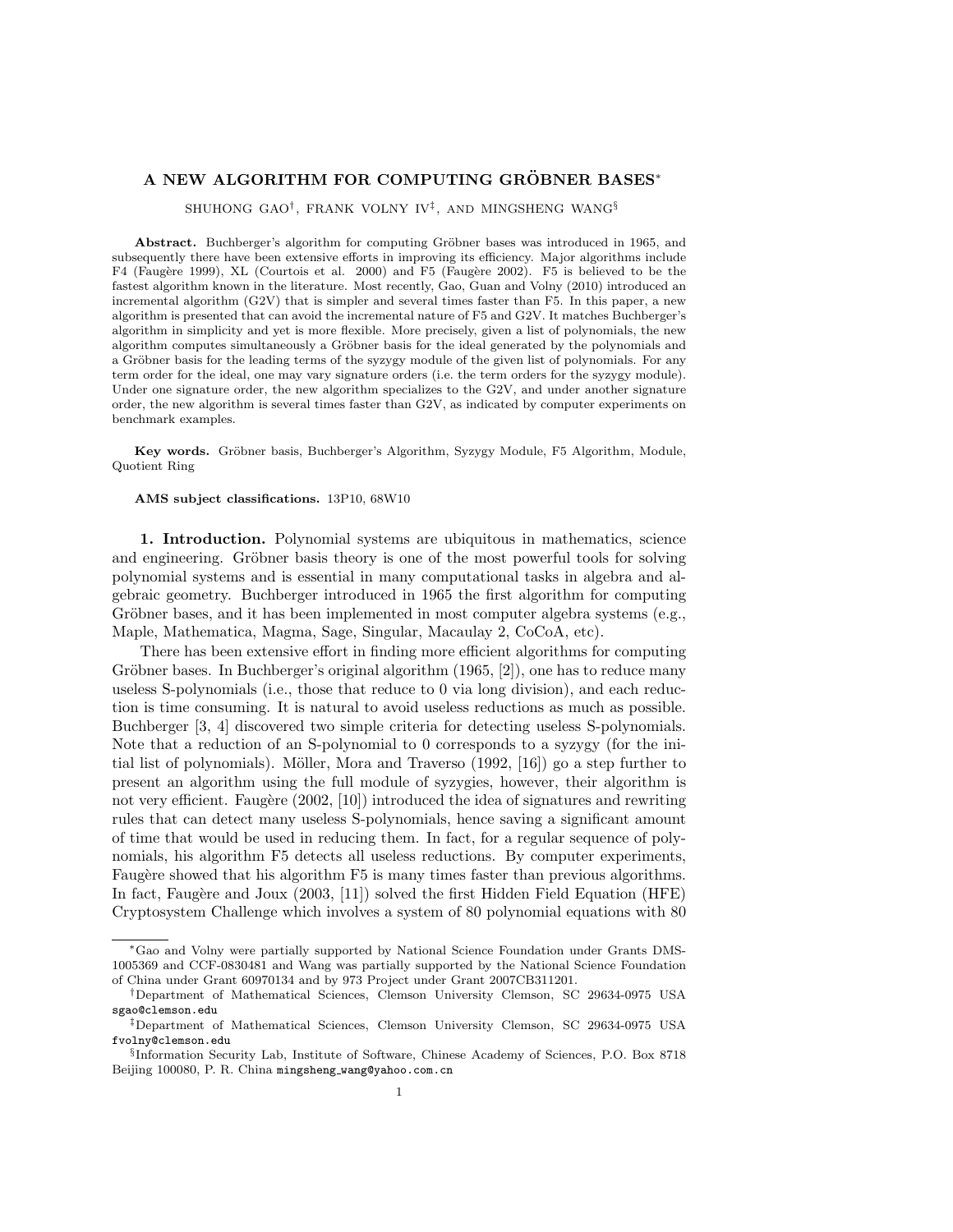variables over the binary field (1996, [17]). Since F5 seems difficult to understand, there have been several papers trying to simplify and improve F5, see Eder and Perry (2009, [7]), Sun and Wang (2009, [18]), and Hashemi and Ars (2010, [13]).

In another direction of research, one tries to speed up the reduction step. Lazard  $(1983, 15)$  pointed out the connection between Gröbner bases and linear algebra, that is, a Gröbner basis can be computed by Gauss elimination of a Sylvester matrix. The XL algorithm of Courtois et al. (2000, [5]) is an implementation of this Sylvester matrix, which is recently improved by Ding et al. (2008, [6]). A more clever approach is the F4 algorithm of Faugère (1999,  $[9]$ ). F4 is an efficient method for reducing several S-polynomials simultaneously where the basic idea is to apply fast linear algebra methods to the submatrix of the Sylvester matrix consisting of only those rows that are needed for the reductions of a given list of S-polynomials. This method benefits from the efficiency of fast linear algebra algorithms. The main problem with this approach, however, is that the memory usage grows quickly (compared to, say, F5), even for medium systems of polynomials.

Recently, Gao, Guan and Volny [12] presented an algorithm (G2V) that is incremental in the same fashion as F5 and F5C but is much simpler and faster (in the range of 2 to 10 times faster on some benchmark problems). Incremental algorithms (like F5 and G2V), however, are at a disadvantage as the order of the input generators can have a profound effect on the complexity of the intermediate bases. It sometimes happens that intermediate Gröbner bases are exponential in size yet the final basis is small. In this case, any incremental algorithm will be extremely slow. Our contribution in this paper is to develop a new algorithm (GVW) that can avoid the incremental nature of F5 and G2V. It matches Buchberger's algorithm in simplicity yet is much faster. This new algorithm uses signatures in a similar fashion as F5 and G2V, but allows arbitrary orderings of the signatures (i.e. term orders of the syzygy modules). In this way, a Gröbner basis for  $\langle g_1, \ldots, g_m \rangle$  can be computed in one-shot, incrementally, or as a hybrid of the two. Moreover, just as reductions to zero in G2V provide information about the colon ideal (and thus saving further computations), the present algorithm uses reductions to zero to discover more information about the  $(g_1, \ldots, g_m)$ -syzygy module in order to prevent later reductions to zero.

Upon termination, our algorithm computes a Gröbner basis for the ideal generated by  $g_1, \ldots, g_m$  as well as a list of minimal leading terms for the  $(g_1, \ldots, g_m)$ -syzygy module. Unless one needs to compute the syzygy module under a certain term order, one is free to choose the term order of the syzygy module to maximize performance. A POT order corresponds to an incremental style algorithm while non-elimination orders correspond to one-shot algorithms. In fact, in the incremental mode, our new algorithm specializes to the G2V algorithm, but we find that the one-shot mode can be much faster (another 2 to 10 times faster than incremental mode and therefore several times faster than F5 and F5C).

The paper is organized as follows. In Section 2, we introduce the basic concepts and theory for our algorithm. In particular, we define signatures, regular topreductions, super top-reductions, and the concept of eventually super top-reducibility. We also introduce J-pairs that are in some sense similar to S-polynomials. Then we characterize Gröbner bases in terms of J-pairs in a similar fashion as Buchberger's characterization in terms of S-polynomials. Our characterization goes a step further, that is, it also tells us when we have a Gröbner basis for the corresponding syzygy module. In Section 3, we present our algorithm and prove its correctness, which proves the correctness of G2V as a special case. The problem of finite termination of our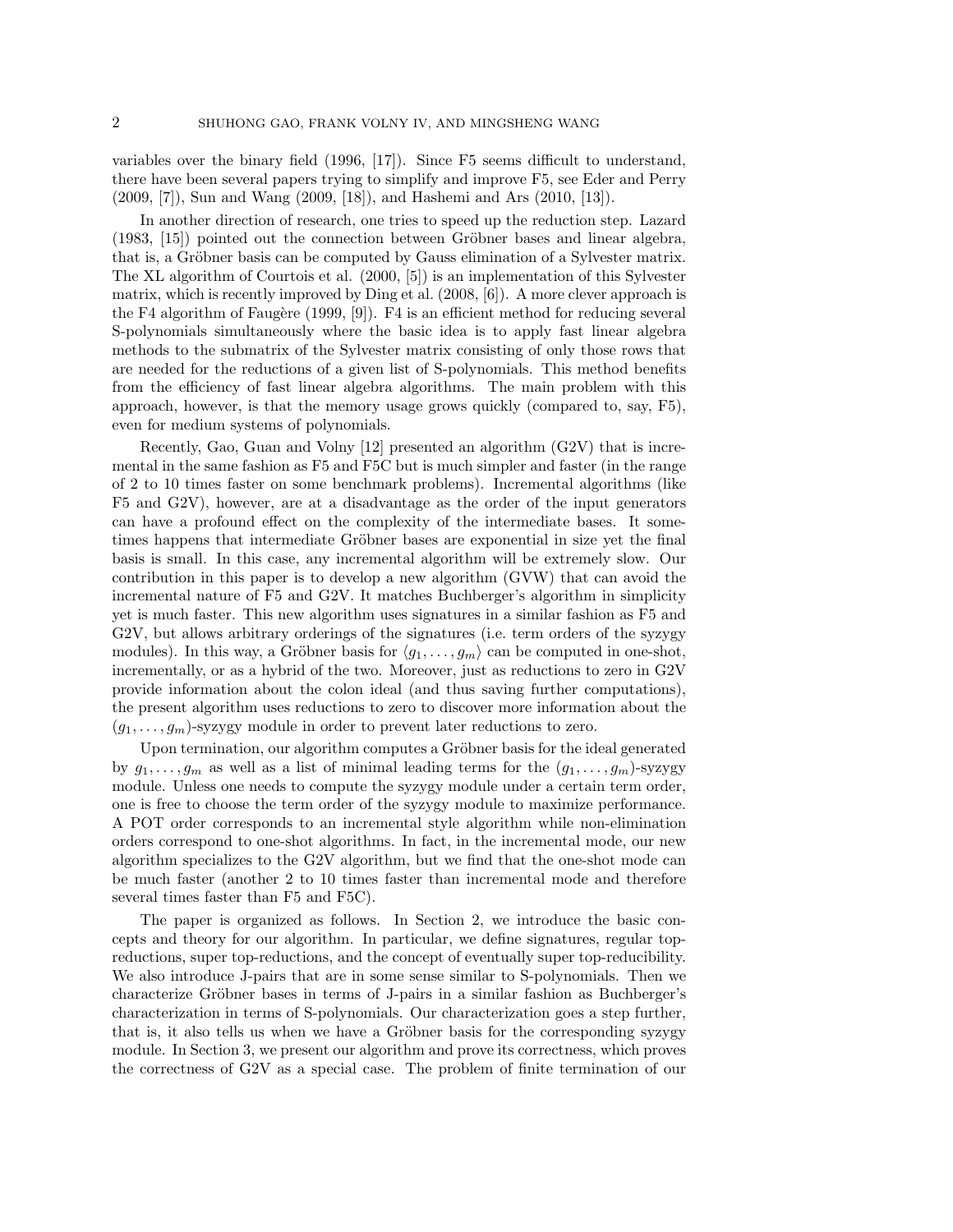algorithm is left open in this paper, but Huang [14] has completely characterized for which signature orders our algorithm have a finite termination. We present computer experiments of our algorithm that shows how the algorithm performs under different term orders for the syzygy module. Finally, in Section 4, we show how our algorithm can be adapted to compute Gröbner bases for modules and for polynomials over quotient rings, which would allow one to design more flexible incremental algorithms. In the conclusion section, we mention some recent related papers after the current paper was initially submitted.

**2. Theory.** Let  $R = \mathbb{F}[x_1, \ldots, x_n]$  be a polynomial ring over a field  $\mathbb{F}$  with n variables. Given polynomials  $g_1, \ldots, g_m \in R$ , we wish to compute a Gröbner basis for the ideal

$$
I = \langle g_1, \dots, g_m \rangle = \{ u_1 g_1 + \dots + u_m g_m : u_1, \dots, u_m \in R \} \subseteq R \tag{2.1}
$$

with respect to some term order on R. Define

$$
\mathbf{H} = \{ (u_1, \dots, u_m) \in R^m : u_1 g_1 + \dots + u_m g_m = 0 \},\tag{2.2}
$$

called the syzygy module of  $g = (g_1, \ldots, g_m)$ . We would like to develop an algorithm that computes Gröbner bases for both I and H. Note that elements of  $R^m$  are viewed as row vectors and are denoted by bold letters say  $g, u$  etc. We consider the following R-submodule of  $R^m \times R$ :

$$
M = \{ (\mathbf{u}, v) \in R^m \times R : \mathbf{u}\mathbf{g}^t = v \}.
$$
\n
$$
(2.3)
$$

We define  $\mathbf{E}_i \in \mathbb{R}^m$  to be the  $i^{th}$  standard unit vector. Note that a monomial (or a term) in  $R$  is of the form

$$
x^\alpha = \prod_{i=1}^n x_i^{a_i}
$$

where  $\alpha = (a_1, \ldots, a_n) \in \mathbb{N}^n$  is any vector of non-negative integers, and a term in  $R^m$ is of the form

 $x^{\alpha}$ **E**<sub>i</sub>

where  $1 \leq i \leq m$  and  $\alpha \in \mathbb{N}^n$ . We say  $x^{\alpha} \mathbf{E}_i$  divides  $x^{\beta} \mathbf{E}_j$  if  $i = j$  and  $x^{\alpha}$  divides  $x^{\beta}$ , with the quotient being  $(x^{\beta} \mathbf{E}_i)/(x^{\alpha} \mathbf{E}_j) = x^{\beta}/x^{\alpha} \in R$ . Also, the R-module M is generated by

$$
(\mathbf{E}_1, g_1), (\mathbf{E}_2, g_2), \dots, (\mathbf{E}_m, g_m). \tag{2.4}
$$

Fix any term order  $\prec_1$  on R and any term order  $\prec_2$  on R<sup>m</sup>. We emphasize that the order  $\prec_2$  may or may not be related to  $\prec_1$  in the theory below, though  $\prec_2$  is usually an extension of  $\prec_1$  to  $R^m$  in implementation. For the sake of convenience, we shall use the following convention for leading terms:

$$
\operatorname{lm}(v) = \operatorname{lm}_{\prec_1}(v), \quad \operatorname{lm}(\mathbf{u}) = \operatorname{lm}_{\prec_2}(\mathbf{u})
$$

for any  $v \in R$  and  $u \in R^m$ . Note that, for  $v \in R$ ,  $\text{Im}(v)$  is a monomial  $x^{\alpha}$ , while, for  $\mathbf{u} \in R^m$ ,  $\text{Im}(\mathbf{u})$  is a term  $x^{\alpha} \mathbf{E}_i$  for some  $\alpha \in \mathbb{N}^n$  and  $1 \leq i \leq m$ . We make the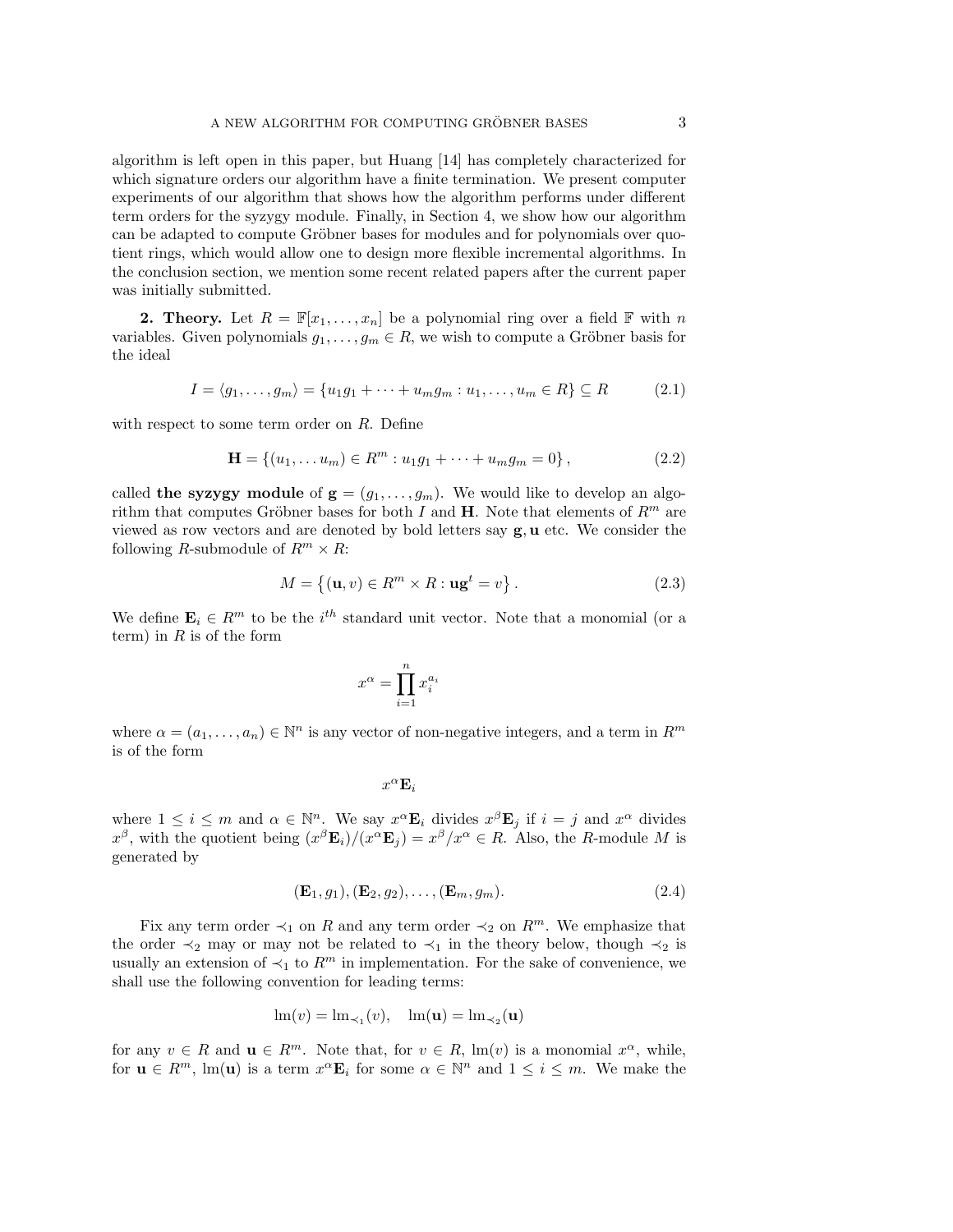convention that if  $v = 0$  then  $\text{Im}(v) = 0$ ; similarly for  $\text{Im}(u)$ . This should not cause any confusion, but the reader should keep the two different orders in mind.

For any  $(\mathbf{u}, v) \in R^m \times R$ , we call  $\text{Im}(\mathbf{u})$  the **signature** of  $(\mathbf{u}, v)$ . In comparison, F5 defines a signature for a polynomial  $v \in I = \langle g_1, \ldots, g_m \rangle$  to be lm(u) for any  $u \in R^m$  so that  $(u, v) \in M$ , hence v may have many signatures. Our definition of signatures for pairs avoids this ambiguity of multiple signatures.

We now define top-reduction, similar to the top-reduction in F5. Let  $p_1 =$  $(u_1, v_1), p_2 = (u_2, v_2) \in R^m \times R$  be any two pairs. When  $v_2$  is nonzero, we say  $p_1$  is top-reducible by  $p_2$  if the following two conditions are satisfied:

(i)  $v_1$  is nonzero and  $\text{Im}(v_2)$  divides  $\text{Im}(v_1)$ ; and

(ii)  $\text{Im}(t\mathbf{u}_2) \preceq \text{Im}(\mathbf{u}_1)$  where  $t = \text{Im}(v_1)/\text{Im}(v_2)$ .

The corresponding top-reduction is then

$$
p_1 - ctp_2 = (\mathbf{u}_1 - c t \mathbf{u}_2, v_1 - c t v_2),
$$
\n(2.5)

where  $c = \frac{\text{lc}(v_1)}{\text{lc}(v_2)}$ . The effect of a top-reduction is that the leading monomial in the v-part is canceled without increasing the signature of  $p_1$ . Such a top-reduction is called regular, if

$$
\operatorname{lm}(\mathbf{u}_1 - ct\mathbf{u}_2) = \operatorname{lm}(\mathbf{u}_1),
$$

and super otherwise. So the signature of  $p_1$  remains the same under a regular topreduction but becomes smaller under a super top-reduction. A super top-reduction happens if

$$
\operatorname{lm}(t\mathbf{u}_2) = \operatorname{lm}(\mathbf{u}_1) \text{ and } \frac{\operatorname{lc}(\mathbf{u}_1)}{\operatorname{lc}(\mathbf{u}_2)} = \frac{\operatorname{lc}(v_1)}{\operatorname{lc}(v_2)}.
$$

When  $v_2 = 0$ , we say that  $p_1$  is **top-reducible** by  $(\mathbf{u}_2, 0)$  if  $\mathbf{u}_1$  and  $\mathbf{u}_2$  are both nonzero and  $\text{Im}(\mathbf{u}_2)$  divides  $\text{Im}(\mathbf{u}_1)$ . In this case, we could use  $(\mathbf{u}_2, 0)$  to top-reduce  $p_1$  by setting  $t = \ln(u_1)/\ln(u_2)$  and  $c = \ln(u_1)/\ln(u_2)$  in the equation (2.5). Such a top-reduction will decrease the signature of  $p_1$  without increasing the leading term of  $v_1$  (even if  $v_1 = 0$ ) and is therefore always called **super**. We note that a pair  $(\mathbf{u}_1, 0)$ is never top-reducible by  $(\mathbf{u}_2, v_2)$  with  $v_2 \neq 0$ .

In our algorithm below, we only detect super top-reductions of the two kinds defined here, but never actually perform super top-reductions. We should mention that the top-reductions used in F5 correspond to regular top-reductions in our sense, but some of our regular top-reductions are not allowed in F5 (e.g. when  $\text{Im}(\mathbf{u}_1)$ )  $t \ln(\mathbf{u}_2)$ .

We need a concept of J-pairs, similar to S-polynomials in Buchburger's algorithm. Suppose  $p_1 = (\mathbf{u}_1, v_1), p_2 = (\mathbf{u}_2, v_2) \in R^m \times R$  are two pairs with  $v_1$  and  $v_2$  both nonzero. We form a joint pair from them as follows. Let

$$
t = \text{lcm}(\text{lm}(v_1), \text{lm}(v_2)), \quad t_1 = \frac{t}{\text{lm}(v_1)}, \quad t_2 = \frac{t}{\text{lm}(v_2)}.
$$

Let  $c = \frac{lc(v_1)}{lc(v_2)}$  and  $T = \max(t_1 \text{Im}(\mathbf{u}_1), t_2 \text{Im}(\mathbf{u}_2))$ , say  $T = t_i \text{Im}(\mathbf{u}_i)$  where  $i \in \{1,2\}$ . Suppose

$$
\operatorname{lm}(t_1 \mathbf{u}_1 - ct_2 \mathbf{u}_2) = T. \tag{2.6}
$$

Then T is called the **J-signature** of  $p_1$  and  $p_2$ , while  $t_i p_i$  is called the **J-pair** of  $p_1$ and  $p_2$ . We do not define any J-pair for  $p_1$  and  $p_2$  when  $\text{Im}(t_1\mathbf{u}_1 - ct_2\mathbf{u}_2) \prec T$ , which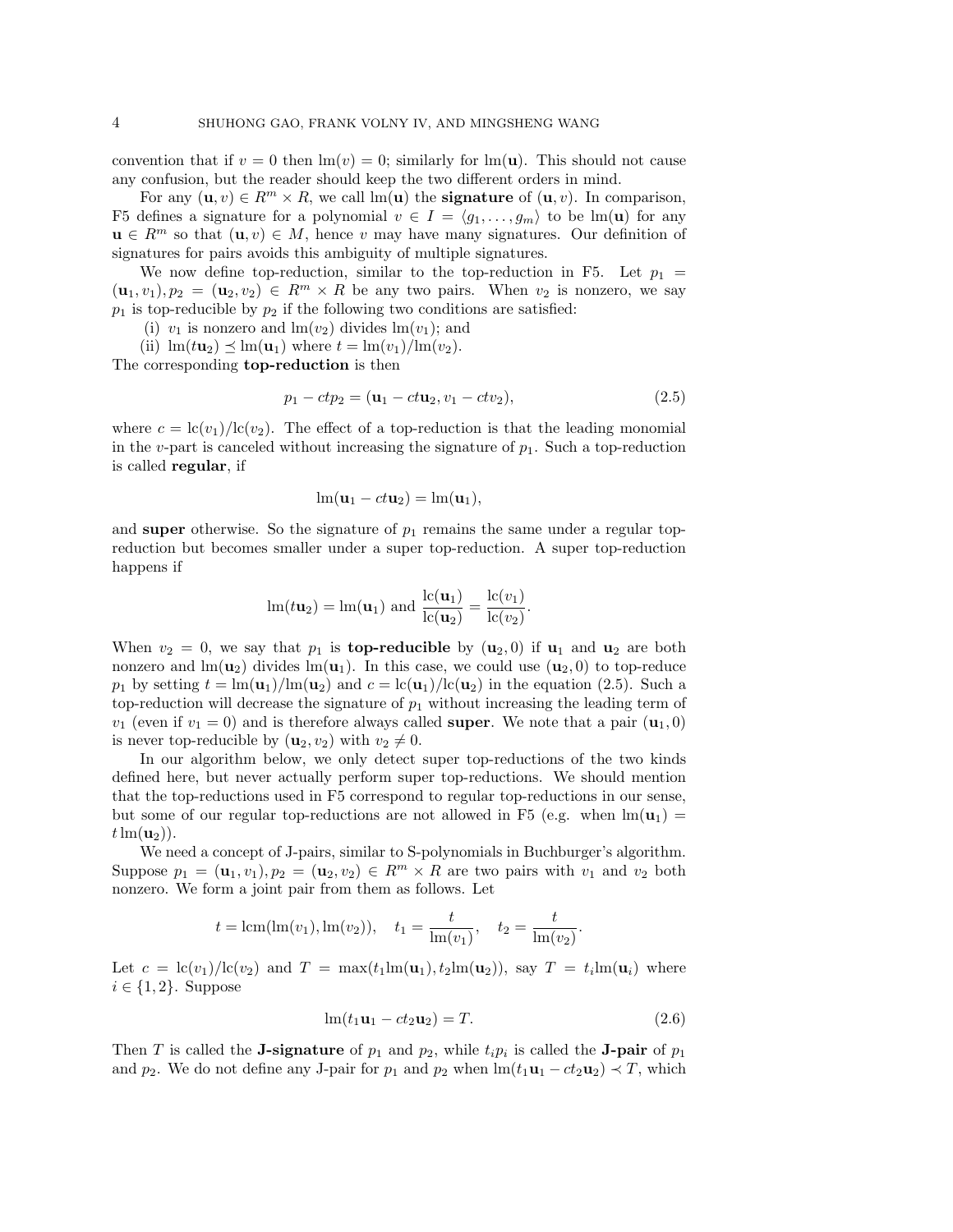happens if

$$
t_1 \text{lm}(\mathbf{u}_1) = t_2 \text{lm}(\mathbf{u}_2)
$$
, and  $\frac{\text{lc}(\mathbf{u}_1)}{\text{lc}(\mathbf{u}_2)} = \frac{\text{lc}(v_1)}{\text{lc}(v_2)}$ .

In comparison to Buchburger's algorithm, the S-polynomial of  $v_1$  and  $v_2$  is  $t_1v_1-ct_2v_2$ . In terms of pairs, this corresponds to a reduction:

$$
t_1p_1 - ct_2p_2 = (t_1u_1 - ct_2u_2, t_1v_1 - ct_2v_2). \tag{2.7}
$$

When (2.6) holds, (2.7) is a regular top-reduction of  $t_i p_i$  by the other pair, namely  $t_{3-i}p_{3-i}$ . This means that the J-pair of  $p_1$  and  $p_2$  is defined if and only if (2.7) is a regular top-reduction. Hence the J-pair of  $p_1$  and  $p_2$  is always regular top-reducible by  $p_1$  or  $p_2$ . We point out that, in the case of S-polynomials, the goal is to cancel the leading terms of  $v$ 's. In our J-pair, the leading terms of  $v$ 's are not cancelled, but will be cancelled in later top-reductions. Also, we never define the J-pair of  $p_1 = (\mathbf{u}_1, v_1)$ and  $p_2 = (\mathbf{u}_2, v_2)$  when  $v_1$  or  $v_2$  is zero.

LEMMA 2.1. Let t be a monomial in R and  $p_1 = (\mathbf{u}_1, v_1), p_2 = (\mathbf{u}_2, v_2) \in R^m \times R$ . If tp<sub>1</sub> is regular top-reducible by  $p_2$ , where both  $v_1$  and  $v_2$  are nonzero, then  $t_1p_1$  is a J-pair of  $p_1$  and  $p_2$ , where

$$
t_1 = \frac{lcm(lm(v_1), lm(v_2))}{lm(v_1)} = \frac{lm(v_2)}{\gcd(lm(v_1), lm(v_2))}
$$

and  $t_1$  is a divisor of t. Furthermore,  $t_1p_1$  is regular top-reducible by  $p_2$ .

*Proof.* Since  $tp_1$  is regular top-reducible by  $p_2$  and both  $v_1$  and  $v_2$  are nonzero, there is a monomial s such that

$$
t\ln(v_1) = s\ln(v_2), \quad t\ln(\mathbf{u}_1) = \ln(t\,\mathbf{u}_1 - cs\,\mathbf{u}_2), \tag{2.8}
$$

where  $c = \ln(v_1)/\ln(v_2)$ . Let

$$
t_2 = \frac{\text{lcm}(\text{lm}(v_1), \text{lm}(v_2))}{\text{lm}(v_2)} = \frac{\text{lm}(v_1)}{\text{gcd}(\text{lm}(v_1), \text{lm}(v_2))}.
$$

Then the first equation of  $(2.8)$  implies that, for some monomial w,

$$
t = \frac{\text{Im}(v_2)}{\text{gcd}(\text{Im}(v_1), \text{Im}(v_2))} w = t_1 w, \text{ and}
$$

$$
s = \frac{\text{Im}(v_1)}{\text{gcd}(\text{Im}(v_1), \text{Im}(v_2))} w = t_2 w.
$$

Hence the second equation of (2.8) implies that  $t_1 \text{Im}(\mathbf{u}_1) = \text{Im}(t_1 \mathbf{u}_1 - ct_2 \mathbf{u}_2)$ . This shows that  $t_1p_1$  is the J-pair of  $p_1$  and  $p_2$ , and  $t_1p_1$  is regular top-reducible by  $p_2$ .  $\Box$ 

A subset G of M is called a strong Gröbner basis for M if every pair M is top-reducible by some pair in  $G$ .

PROPOSITION 2.2. Suppose that  $G = \{(\mathbf{u}_1, v_1), (\mathbf{u}_2, v_2), \dots, (\mathbf{u}_k, v_k)\}\$ is a strong Gröbner basis for  $M$  (where k could be infinite). Then

- 1.  $\mathbf{G}_0 = {\mathbf{u}_i : v_i = 0, 1 \le i \le k}$  is a Gröbner basis for the syzygy module of  $\mathbf{g} = (g_1, \ldots, g_m)$ , and
- 2.  $G_1 = \{v_i : 1 \le i \le k\}$  is a Gröbner basis for  $I = \langle g_1, \ldots, g_m \rangle$ .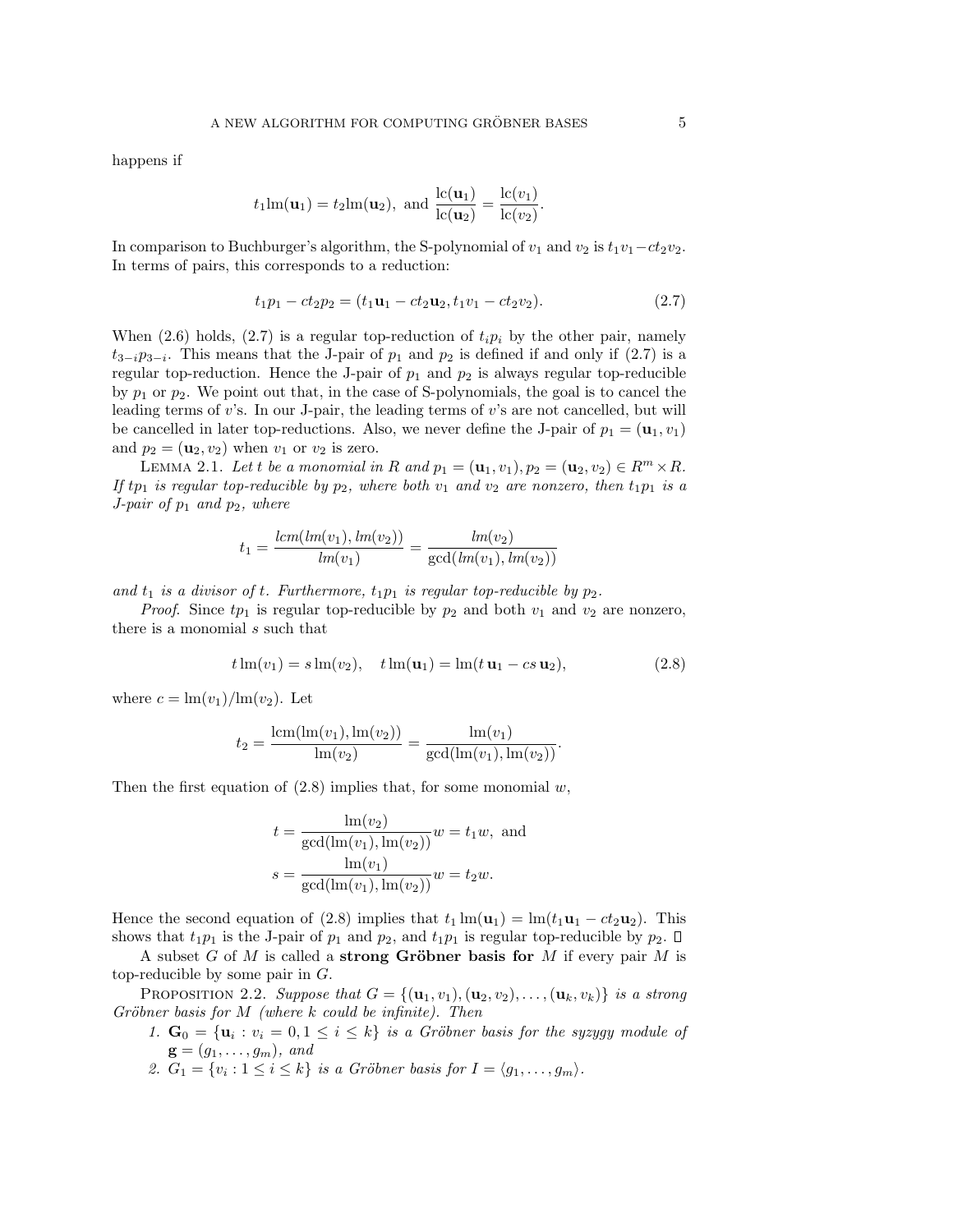*Proof.* For any  $\mathbf{u} = (u_1, \dots, u_m)$  in the syzygy module of **g**, we have  $(\mathbf{u}, 0) \in M$ . By our assumption,  $(\mathbf{u},0)$  is top-reducible by some pair  $(\mathbf{u}_i,v_i)$  in G. Then we must have  $v_i = 0$ , thus  $\mathbf{u}_i \in G_0$  and  $\text{Im}(\mathbf{u})$  is reducible by  $\text{Im}(\mathbf{u}_i)$ . This proves that  $G_0$  is a Gröbner basis for the syzygy module of **g**.

Now suppose  $v \in I$  and is nonzero. Then there exists  $\mathbf{u} = (u_1, \dots, u_m) \in R^m$ so that  $\mathbf{u}\mathbf{g}^t = v$ , hence  $(\mathbf{u}, v) \in M$ . Among all such  $\mathbf{u}$ , we pick one so that  $\text{Im}(\mathbf{u})$  is minimum. Since  $(\mathbf{u}, v) \in M$ , it is top-reducible by some  $(\mathbf{u}_i, v_i)$  where  $1 \leq i \leq k$ . If  $v_i = 0$ , then we could use  $(\mathbf{u}_i, 0)$  to reduce  $(\mathbf{u}, v)$  to get a  $\mathbf{u}'$  so that  $\mathbf{u}' \mathbf{g}^t = v$  and  $\text{Im}(\mathbf{u}')$  is smaller than  $\text{Im}(\mathbf{u})$ , contradicting to the minimality of  $\text{Im}(\mathbf{u})$ . So  $v_i \neq 0$  and lm $(v_i)$  divides lm $(v)$ . Hence  $G_1$  is a Gröbner basis for  $I$ .  $\Box$ 

**Remark.** Note that  $M \subset \mathbb{R}^m \times \mathbb{R}$  has a Gröbner basis in the usual sense as a submodule of  $R^{m+1}$  where the leading term of  $(\mathbf{u}, v)$  is  $\text{Im}(v)\mathbf{E}_{m+1}$  if  $v \neq 0$  and lm(u) if  $v = 0$ . The above proposition implies that a strong Gröbner basis for M is a Gröbner basis for M as a submodule of  $R^{m+1}$ , but the converse may not be true for an arbitrary submodule M of  $R^{m+1}$  (as our regular top-reduction must preserve signatures). This is why we call our basis a strong Gröbner basis.

Let S be any set of pairs in  $R^m \times R$ . We say that a pair  $(\mathbf{u}, v) \in R^m \times R$  is regular top-reducible by  $S$  if it is regular top-reducible by at least one pair in  $S$ . We call  $(\mathbf{u}, v)$  eventually super top-reducible by S if there is a sequence of regular top-reductions of  $(\mathbf{u}, v)$  by pairs in S that reduce  $(\mathbf{u}, v)$  to a pair  $(\mathbf{u}', v')$  that is no longer regular top-reducible by S but is super top-reducible by at least one pair in S.

THEOREM 2.3. Suppose G is a subset of M such that, for any term  $T \in \mathbb{R}^m$ , there is a pair  $(\mathbf{u}, v) \in G$  and a monomial t such that  $T = t \, lm(\mathbf{u})$ . Then the following are equivalent:

- (a) G is a strong Gröbner basis for  $M$ ,
- (b) every J-pair of  $G$  is eventually super top-reducible by  $G$ ,
- (c) for every J-pair  $(\mathbf{u}, v)$  of G, there is a pair  $(\mathbf{u}_1, v_1) \in G$  so that lm $(\mathbf{u}_1)$  divides lm(**u**) and  $t \, lm(v_1) \prec lm(v)$  where  $t = lm(\mathbf{u})/lm(\mathbf{u}_1)$ .

*Proof.* (a)  $\Rightarrow$  (b) Let  $p = (\mathbf{u}, v)$  be any J-pair of G. Then p is in M, hence top-reducible by  $G$ . We can perform regular top-reductions to p as much as possible, say to get  $p' = (\mathbf{u}', v')$  which is not regular top-reducible. Since p' is still in M, it is top-reducible by  $G$ , hence must be super top-reducible by  $G$ . Therefore,  $p$  is eventually super top-reducible by G.

 $(b) \Rightarrow (c)$  Let  $p = (\mathbf{u}, v)$  be any J-pair from G. Since p is eventually super top-reducible by  $G$ , after a sequence of regular top-reductions of p by  $G$ , we can get  $a p_0 = (\mathbf{u}_0, v_0) \in M$  such that  $p_0$  is not regular top-reducible by G but is super top-reducible by some pair  $p_1 = (\mathbf{u}_1, v_1) \in G$ .

If  $v_1 = 0$ , then  $\text{Im}(\mathbf{u}_1) | \text{Im}(\mathbf{u}_0) = \text{Im}(\mathbf{u})$  and  $tv_1 = 0$  is smaller than  $\text{Im}(v)$ . So we may assume that  $v_1 \neq 0$ . Then

$$
\frac{\mathrm{lm}(v_0)}{\mathrm{lm}(v_1)} = \frac{\mathrm{lm}(\mathbf{u}_0)}{\mathrm{lm}(\mathbf{u}_1)},
$$

which is denoted by  $t$ . Note that every J-pair can be regular top-reduced by  $G$ , so we have  $\text{Im}(v_0) < \text{Im}(v)$  and  $\text{Im}(\mathbf{u}_0) = \text{Im}(\mathbf{u})$ , the latter implies that

$$
t\operatorname{lm}(v_1) = \operatorname{lm}(v_0) \prec \operatorname{lm}(v).
$$

Hence we have  $\text{Im}(\mathbf{u}_1) | \text{Im}(\mathbf{u}_0)$  and  $t \text{Im}(v_1) \prec \text{Im}(v)$  as desired. This shows that (c) is satisfied.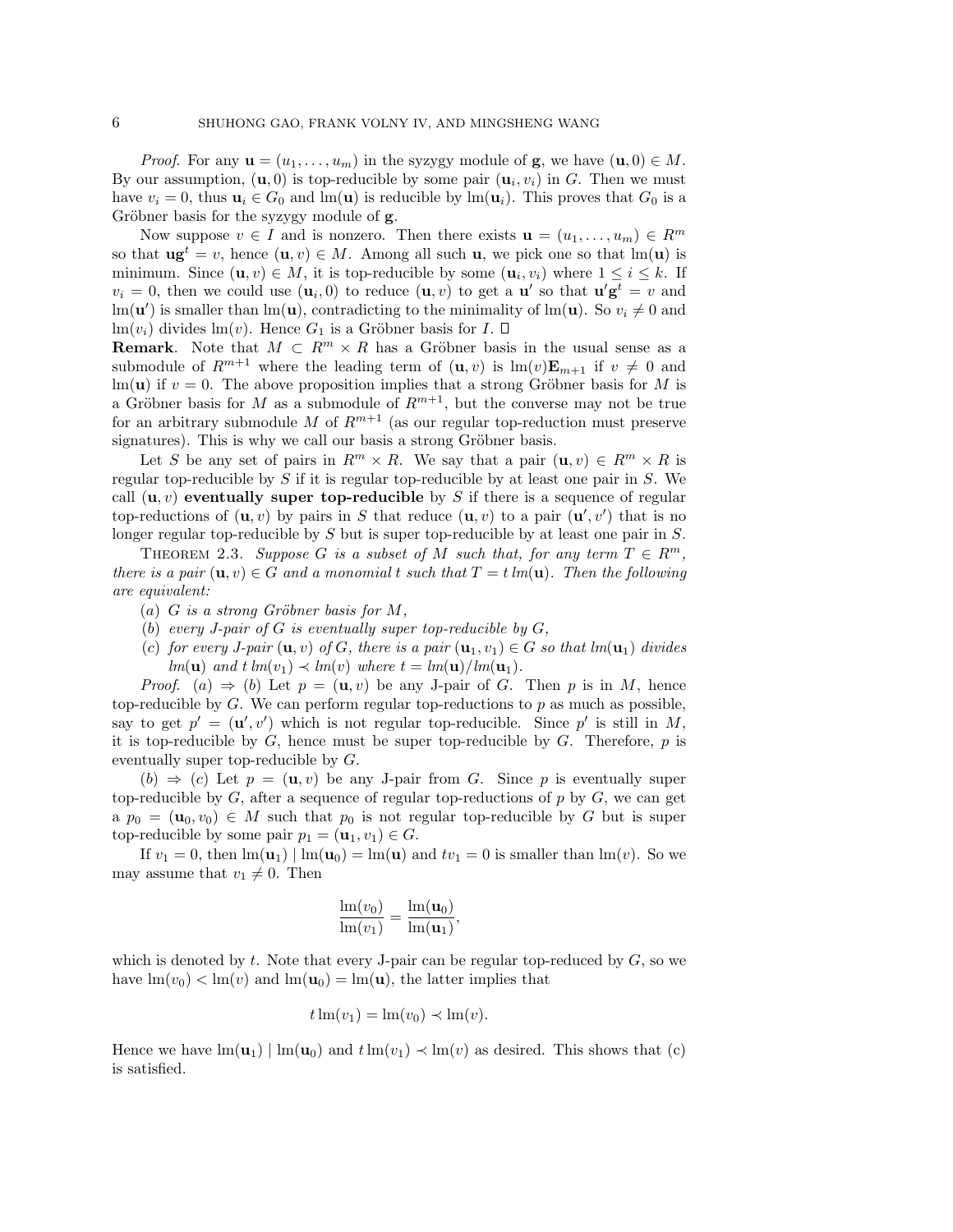$(c) \Rightarrow (a)$ . We prove by contradiction. Assume that there is a pair  $p = (\mathbf{u}, v) \in M$ that is not top-reducible by any pair in  $G$ . Among all such pairs  $p$  we pick one with minimal signature  $T = \text{Im}(\mathbf{u})$ . Note that  $T \neq \mathbf{0}$ . Next, we select a pair  $p_1 = (\mathbf{u}_1, v_1)$ from G such that

(*i*)  $T = t \text{Im}(\mathbf{u}_1)$  for some monomial t, and

(ii)  $t \text{Im}(v_1)$  is minimal among all  $p_1 \in G$  satisfying (i).

We claim that  $t(\mathbf{u}_1, v_1)$  is not regular top-reducible by G. To prove this claim, we suppose that  $t(\mathbf{u}_1, v_1)$  is regular top-reducible by some  $p_2 = (\mathbf{u}_2, v_2) \in G$ , so both  $v_1$  and  $v_1$  are nonzero. We want to derive a contradiction to the condition (ii). By Lemma 2.1, the J-pair of  $p_1$  and  $p_2$  is  $t_1(\mathbf{u}_1, v_1)$  and that  $t_1p_1$  is still regular top-reducible by  $p_2$ , where

$$
t_1 = \frac{\text{lcm}(\text{lm}(v_1), \text{lm}(v_2))}{\text{lm}(v_1)}, \text{ and } t = t_1w
$$

for some monomial w. As  $t_1p_1$  is a J-pair of G, there is a pair  $p_3 = (\mathbf{u}_3, v_3) \in G$  so that  $t_3\text{Im}(v_3) \prec t_1\text{Im}(v_1)$ , where  $t_3 = t_1\text{Im}(\mathbf{u}_1)/\text{Im}(\mathbf{u}_3)$  is a monomial. Then we have

$$
T = t \operatorname{lm}(\mathbf{u}_1) = wt_1 \operatorname{lm}(\mathbf{u}_1) = wt_3 \operatorname{lm}(\mathbf{u}_3),
$$

and

$$
wt_3\mathrm{lm}(v_3) \prec wt_1\mathrm{lm}(v_1) = t\mathrm{lm}(v_1).
$$

This violates the condition (ii) for the choice of  $p_1$  in  $G$ .

Hence we may assume that  $t(\mathbf{u}_1, v_1)$  is not regular top-reducible by G. Consider

$$
(\overline{\mathbf{u}}, \overline{v}) = (\mathbf{u}, v) - ct(\mathbf{u}_1, v_1),
$$
\n(2.9)

where  $c = \frac{\ln(u)}{\ln(u)}$  so that  $\ln(\overline{u}) \prec \ln(u) = T$ . Note that  $\ln(v) \neq t \ln(v_1)$ , since otherwise  $(\mathbf{u}, v)$  would be top-reducible by  $p_1$  contradicting the choice of  $(\mathbf{u}, v)$ . Also, as  $(\overline{\mathbf{u}}, \overline{v}) \in M$  and  $\text{lm}(\overline{\mathbf{u}}) \prec T$ , we have that  $(\overline{\mathbf{u}}, \overline{v})$  is top-reducible by G. If  $(\overline{\mathbf{u}}, \overline{v})$  is top-reducible by some pair  $p_2 = (\mathbf{u}_2, v_2) \in G$  with  $v_2 = 0$ , then we can reduce  $(\overline{\mathbf{u}}, \overline{v})$ repeatedly by such pairs to get a new pair  $(\tilde{\mathbf{u}}, \overline{v})$  that is not top-reducible by any pair in G with v-part being zero. Note that  $(\tilde{\mathbf{u}}, \overline{v})$  is still in M and  $\text{Im}(\tilde{\mathbf{u}}) \prec T$ . Hence  $(\tilde{\mathbf{u}}, \overline{v})$ is top-reducible by some pair  $p_2 = (\mathbf{u}_2, v_2) \in G$  with  $v_2 \neq 0$ . As  $\text{Im}(v) \neq t \text{Im}(v_1)$ , we consider two cases:

- $\text{Im}(v) \prec t \text{Im}(v_1)$ . Then  $\text{Im}(\overline{v}) = t \text{Im}(v_1)$ , hence  $t(\mathbf{u}_1, v_1)$  is regular topreducible by  $(\mathbf{u}_2, v_2)$  (as  $\text{Im}(\tilde{\mathbf{u}}) \prec t \text{Im}(\mathbf{u}_1)$ ). Since  $t(\mathbf{u}_1, v_1)$  is not regular top-reducible by any pair in  $G$ , this case is impossible.
- $\text{Im}(v) \succ t \text{Im}(v_1)$ . Then  $\text{Im}(\overline{v}) = \text{Im}(v)$ , and  $(\mathbf{u}, v)$  is regular top-reducible by  $(\mathbf{u}_2, v_2)$ , contradicting the fact that  $(\mathbf{u}, v)$  is not top-reducible by any pair in G.

Therefore such a pair  $(\mathbf{u}, v)$  does not exist in M, so every pair in M is top-reducible by G. This proves (a).  $\square$ 

Remarks. (i) In the original version of this paper, Theorem 2.3 had only (a) and (b). Later, in early November 2010, Huang [14] discovered (c) in a slightly different form as M-pair Criterion, and in December 2010, Arri and Perry [1] discovered (c) as F5 Criterion where the polynomials in G must be S-irreducible in  $M$  (not just in  $G$ ). We decided to include (c) here for three reasons: (1) (c) was actually proved in the original proof of the equivalence of (a) and (b) (the current proof is just a rewording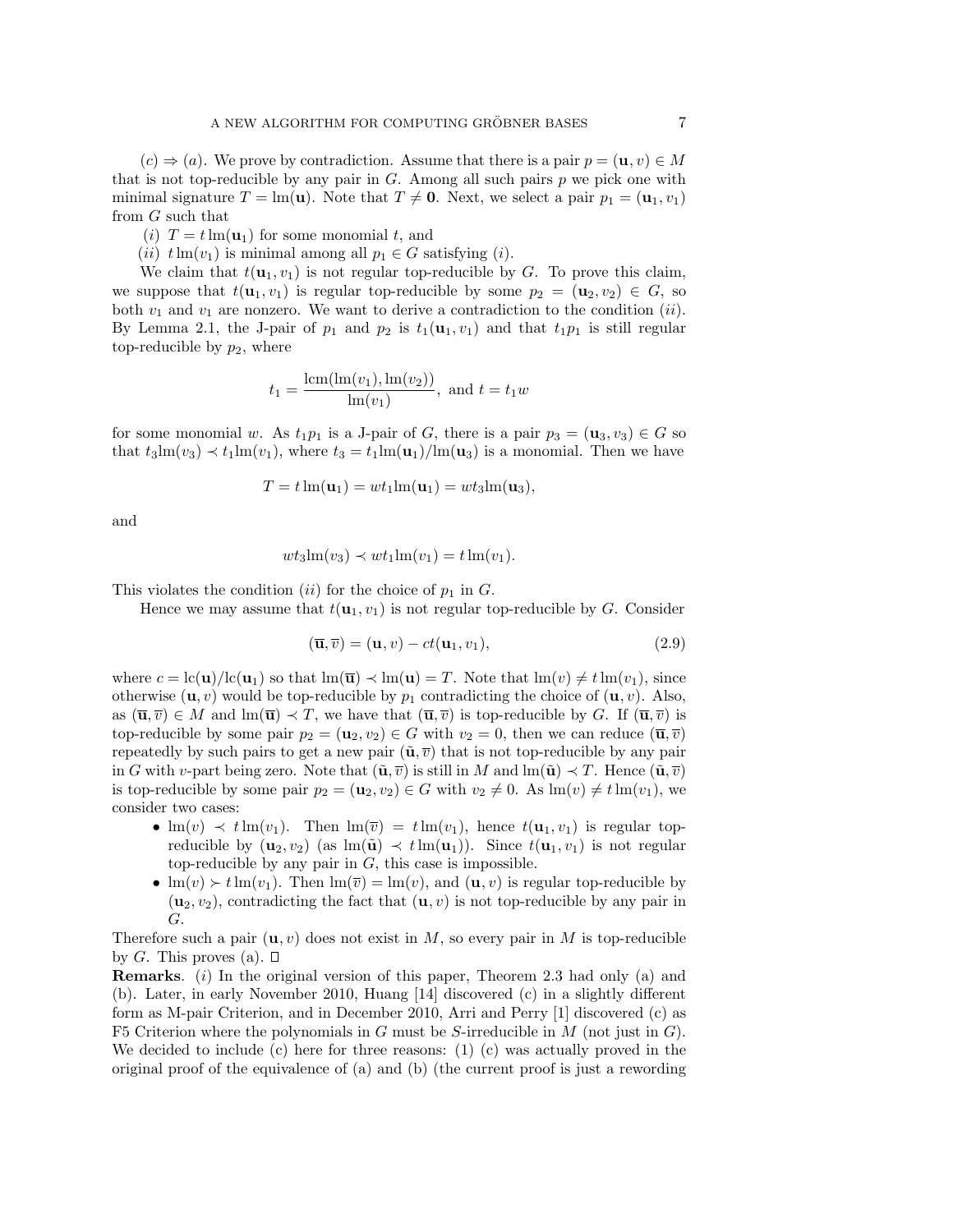of that proof), (2) our statement and proof are much simpler (compare with Theorem 18 in [1]), and (3) Theorem 2.3 allows J-pairs to be processed in any order, not just in increasing signature order; which is not true for the algorithms of Huang [14] and Arri [1]. For more details, see the comments on related recent works in the last paragraph in Section 5.

 $(ii)$  For a subset G of M, there are usually many J-pairs of G with the same signature  $T$ . We don't need to check the condition (b) or  $(c)$  for every such J-pair. Instead, we just store one J-pair whose v-part is minimal and check if this J-pair satisfies  $(c)$ , which would imply that all other J-pairs also satisfy  $(c)$ .

 $(iii)$  Suppose a final strong Gröbner basis for M is

$$
(\mathbf{u}_1, v_1), \dots, (\mathbf{u}_k, v_k). \tag{2.10}
$$

At any intermediate step of computation, we only know

$$
(\mathbf{u}_1, v_1), \dots, (\mathbf{u}_p, v_p) \tag{2.11}
$$

for some  $p \leq k$ . In general, a pair  $(\mathbf{u}, v)$  may be eventually super top-reducible by  $(2.11)$  but not by  $(2.10)$ . How can one decide whether  $(\mathbf{u}, v)$  is eventually super topreducible by (2.10) when only (2.11) is known? Similarly for the condition (c). Our strategy is to always pick the J-pair with minimal signature to reduce. Then a pair that is eventually super top-reducible by an intermediate basis is always eventually super top-reducible by the final basis. A more detailed argument will be given in the next section.

3. Algorithm, Term Orderings and Time Comparison. Algorithm and Its Correctness. Our algorithm is based on Theorem 2.3. The basic idea is as follows. Initially, we have the pairs in  $(2.4)$  in our Gröbner basis. So the condition of the theorem is satisfied. From these pairs, we form all J-pairs, keeping only one J-pair for each J-signature (the one whose  $v$ -part is minimal). We then take the smallest J-pair from the list of J-pairs. Check if the condition (c) is satisfied for this pair. If yes, discard this J-pair; otherwise, repeatedly perform regular top-reductions to this pair until it is no longer regular top-reducible, say to get  $(\mathbf{u}, v)$ . If the v part of the resulting pair is zero, then the u part is a syzygy in H, and we store this vector. If the v part is nonzero, then add this  $(\mathbf{u}, v)$  pair to the current Gröbner basis and form new J-pairs. Repeat this process until the list of J-pairs is empty.

We make two improvements on this basic algorithm. First, storing and updating syzygies  $u \in H$  are expensive. In our computation, we shall make all pairs  $(u, v)$ monic, namely, the leading coefficient of **u** is 1. Now suppose  $(\mathbf{u}_1, v_1)$  and  $(\mathbf{u}_2, v_2)$  are any two monic pairs. Then a top-reduction (regular or super) is determined only by  $\text{lm}(\mathbf{u}_1), \text{lm}(\mathbf{u}_2), v_1 \text{ and } v_2.$  The other terms of  $\mathbf{u}_1$  and  $\mathbf{u}_2$  are not used at all. Let  $T_1 = \text{Im}(\mathbf{u}_1)$  and  $T_2 = \text{Im}(\mathbf{u}_2)$ , the signatures of  $(\mathbf{u}_1, v_1)$  and  $(\mathbf{u}_2, v_2)$ , respectively. Suppose we store only  $(T_1, v_1)$  and  $(T_2, v_2)$ . Then  $(T_1, v_1)$  is regular top-reducible by  $(T_2, v_2)$  when  $v_2 \neq 0$ ,  $\text{Im}(v_1)$  is divisible by  $\text{Im}(v_2)$ ,  $tT_2 \prec T_1$ , or  $tT_2 = T_1$  but  $lc(v_1) \neq lc(v_2)$ . The corresponding top-reduction is

$$
v := v_1 - c t v_2
$$

where  $t = \ln(v_1)/\ln(v_2)$  and  $c = \ln(v_1)/\ln(v_2)$ , and furthermore, if  $tT_2 = T_1$  then we update v as

$$
v := v/(1-c),
$$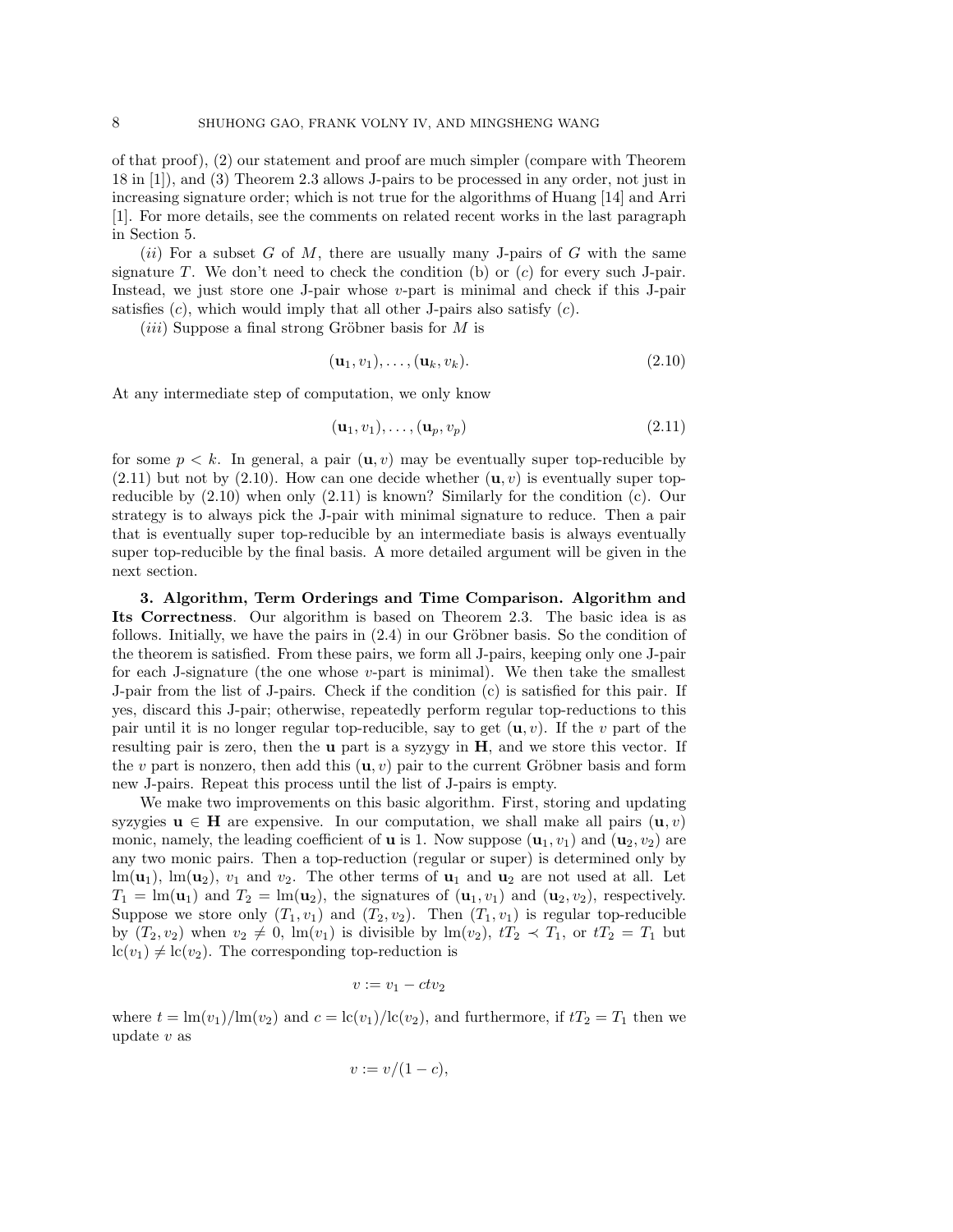to keep the **u**-part monic of  $(\mathbf{u}, v)$  where  $T_1 = \text{Im}(\mathbf{u})$ . Then  $(T_1, v)$  is the resulting pair of the reduction, and it replaces  $(T_1, v_1)$ . Our algorithm below will perform regular top-reductions in this fashion.

Another improvement is to use trivial syzygies. We will store the leading terms of known syzygies in a list called H. Let  $(T_1, v_1)$  and  $(T_2, v_2)$  be any two pairs from the Gröbner basis computed so far, where  $v_1$  and  $v_2$  are both nonzero. Then, for  $1 \leq i \leq 2$ , there are  $\mathbf{u}_i \in \mathbb{R}^m$  such that  $\text{Im}(\mathbf{u}_i) = T_i$  and  $(\mathbf{u}_i, v_i) \in M$ . Then we have

$$
v_2(\mathbf{u}_1, v_1) - v_1(\mathbf{u}_2, v_2) = (v_2 \mathbf{u}_1 - v_1 \mathbf{u}_2, 0) \in M.
$$

Hence  $v_2\mathbf{u}_1 - v_1\mathbf{u}_2$  is a syzygy of  $(g_1, \ldots, g_m)$ . Its leading term is

$$
T = \max(T_1 \text{Im}(v_2), T_2 \text{Im}(v_1)),
$$

provided that  $T_1\text{Im}(v_2) \neq T_2\text{Im}(v_1)$  or  $T_1\text{Im}(v_2) = T_2\text{Im}(v_1)$  but  $\text{lc}(v_1) \neq \text{lc}(v_2)$ . When  $T_1 \text{Im}(v_2) = T_2 \text{Im}(v_1)$  and  $\text{lc}(v_1) = \text{lc}(v_2)$ , the leading terms in  $v_2(\mathbf{u}_1, v_1)$  and  $v_1(\mathbf{u}_2, v_2)$  cancel each other. In that case, we don't know the leading term of the syzygy, so we just ignore such a syzygy. In all other cases, our algorithm will add T to the list  $H$ . The benefit of  $H$  is in detecting useless reductions. That is, whenever a J-pair has a signature that is divisible by a term in  $H$ , it is always eventually super top-reducible and hence discarded, thus saving time.

The algorithm is described more precisely in Figure 3.1 below. As mentioned above, we use  $H$  to record leading terms of syzygies. In addition to  $H$ , our algorithm uses two more lists to store the pairs  $(T_1, v_1), (T_2, v_2), \ldots, (T_k, v_k)$  with  $v_i \neq 0$  for  $1 \leq i \leq k$ . This list will be stored as

$$
U = [T_1, T_2, \dots, T_k], \quad V = [v_1, v_2, \dots, v_k].
$$

Then  $[U, V]$  represents the whole list  $(T_1, v_1), (T_2, v_2), \ldots, (T_k, v_k)$ .

THEOREM 3.1. If the algorithm in Figure 3.1 terminates, then  $V$  is a Gröbner basis for  $I = \langle g_1, g_2, \ldots, g_m \rangle$  and H is a Gröbner basis for the leading terms of the syzygy module of  $(g_1, g_2, \ldots, g_m)$ .

Proof. To prove the correctness of the algorithm, we need to show the following:

- (i) One can delete J-pairs in Steps 4a, and 4b whose signatures are divisible by  $lm(\mathbf{u})$ , where  $\mathbf{u} \in H$ .
- (ii) A pair that is eventually super top-reducible by an intermediate basis will always be eventually super top-reducible by the final basis.
- (iii) One just needs to keep one J-pair for each signature, which follows directly from Theorem  $2.3(c)$ .

Our current basis consists of pairs in  $[U, V]$  and  $[H, 0]$ . For  $(i)$ , let  $(\mathbf{u}, v)$  be any pair whose signature lm(**u**) is divisible by lm(**u**') for some  $\mathbf{u}' \in H$ . Then  $(\mathbf{u}, v)$  is top-reducible by  $(\mathbf{u}',0)$ . Any regular top-reduction of  $(\mathbf{u},v)$  won't change  $\text{lm}(\mathbf{u})$ , so the pair obtained from  $(\mathbf{u}, v)$  by any sequence of regular top-reductions will be super top-reducible by  $(\mathbf{u}',0)$ . Hence  $(\mathbf{u},v)$  is eventual super top-reducible by the current basis. This means that we don't need to reduce  $(\mathbf{u}, v)$ , and so we simply discard it.

To see  $(ii)$ , suppose the final Gröbner basis computed for M is

$$
(\mathbf{u}_1, v_1), \dots, (\mathbf{u}_k, v_k), \tag{3.1}
$$

while at any intermediate step, we only know

$$
(\mathbf{u}_1, v_1), \dots, (\mathbf{u}_p, v_p) \tag{3.2}
$$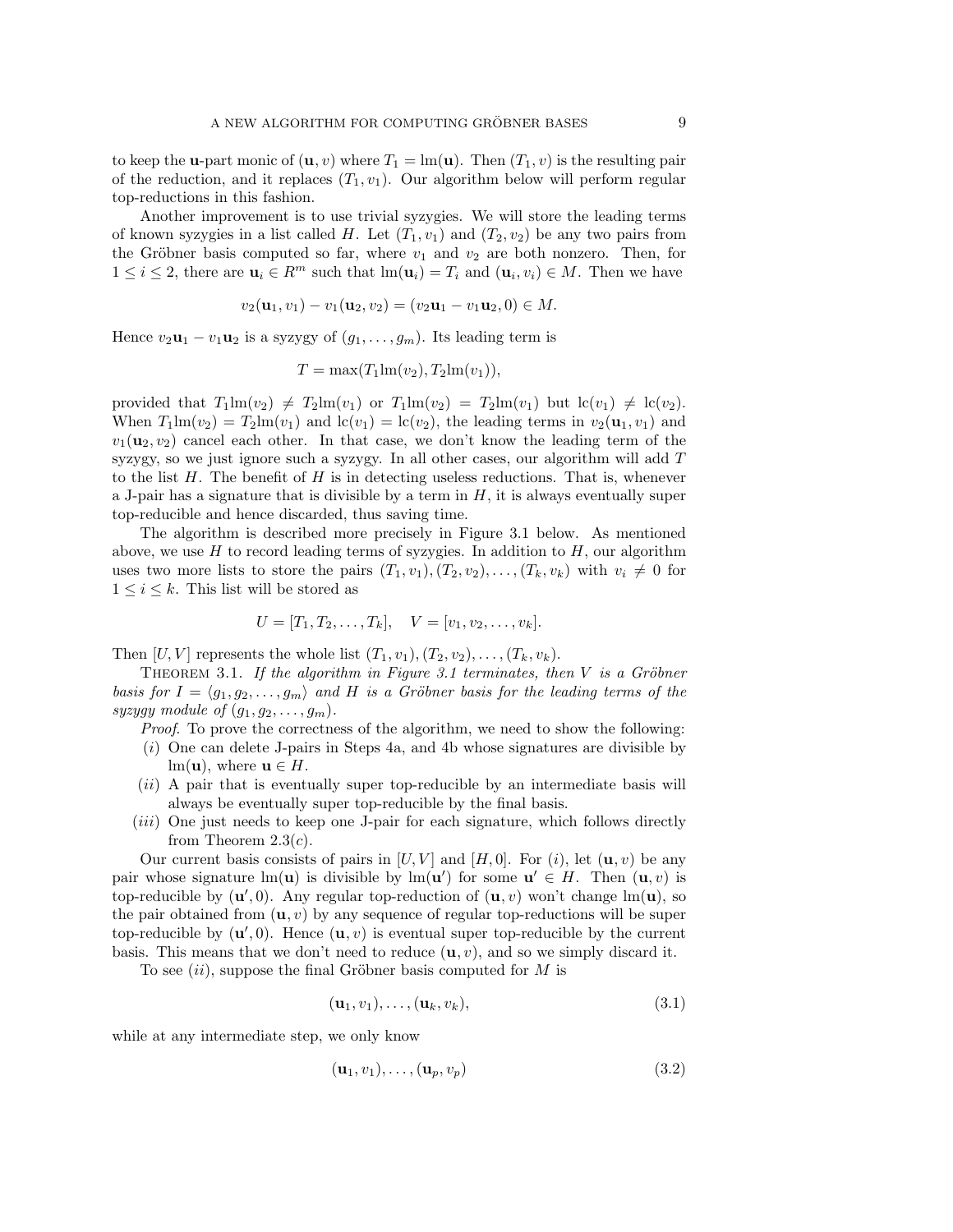|            | Algorithm for computing Gröbner bases                                                                                |
|------------|----------------------------------------------------------------------------------------------------------------------|
| Input:     | $g_1, \ldots, g_m \in R = \mathbb{F}[x_1, \ldots, x_n]$ and term orders for R and $R^m$                              |
| Output:    | A Gröbner basis for $I = \langle g_1, \ldots, g_m \rangle$ and a Gröbner basis for                                   |
|            | $\text{Im}(\mathbf{H})$ , the leading terms of the syzygy module                                                     |
| Variables: | U a list of terms $T_i$ , representing signatures of $(\mathbf{u}_i, v_i) \in M$ ,                                   |
|            | V a list of polynomials for $v_i$ for $(\mathbf{u}_i, v_i) \in M$ ,                                                  |
|            | H a list for $\text{Im}(\mathbf{u})$ were $\mathbf{u} \in R^m$ is a syzygy found so far,                             |
|            | JP a list of pairs $(x^{\alpha}T_i, x^{\alpha}v_i)$ , where $x^{\alpha}$ is a monomial so that                       |
|            | $x^{\alpha}(\mathbf{u}_i, v_i)$ is a J-pair of $(\mathbf{u}_i, v_i)$ and $(\mathbf{u}_j, v_j)$ for some $j \neq i$ . |
| Step 0.    | $U = [ \, ]$ , $V = [ \, ]$ , and $H = [ \, ]$ are all empty lists.                                                  |
|            | $JP = [(\mathbf{E}_1, g_1), \ldots, (\mathbf{E}_m, g_m)].$                                                           |
| Step 1.    | Take a minimal (in signature) pair $(T, v_1)$ from $JP$ , and delete it                                              |
|            | from $JP$ .                                                                                                          |
| Step 2.    | If $(T, v_1)$ satisfies Theorem 2.3(c) with $G = [U, V]$ , then discard                                              |
|            | $(T, v_1)$ and go to step 5.                                                                                         |
| Step 3.    | Reduce the pair $(T, v_1)$ repeatedly and as much as possible by the                                                 |
|            | pairs in $[U, V]$ using only regular top-reductions, say to get $(T, v)$ .                                           |
| Step 4a.   | If $v = 0$ , then append T to H, and delete every J-pair $(T_2, v_2)$ in                                             |
|            | $JP$ whose signature $T_2$ is divisible by T.                                                                        |
| Step 4b.   | If $v \neq 0$ and $(T, v)$ is not super top-reducible by $[U, V]$ , then                                             |
|            | <i>i</i> ) Add the leading terms of the principle syzygies, $vT_j - v_jT$ for                                        |
|            | $1 \leq j \leq  U $ , to H,                                                                                          |
|            | <i>ii</i> ) Form new J-pairs of $(T, v)$ and $(T_j, v_j)$ , $1 \leq j \leq  U $ ,                                    |
|            | <i>iii</i> ) Insert into $JP$ all such J-pairs whose signatures are not re-                                          |
|            | ducible by $H$ (storing only one J-pair for each distinct signature                                                  |
|            | $T$ , the one with <i>v</i> -part minimal), and                                                                      |
|            | iv) Append T to U and v to V.                                                                                        |
| Step 5.    | While JP is not empty, go to step 1.                                                                                 |
| Return:    | V and $H$ .                                                                                                          |

Fig. 3.1. Main algorithm

for some  $p < k$ . Suppose that the smallest *J*-pair from JP is  $(t, i)$  (i.e.,  $t(u_i, v_i)$ ). If  $t(u_i, v_i)$  is eventually super top-reducible by  $(3.2)$ , then  $t(u_i, v_i)$  remains eventually super top-reducible by (3.1), as all  $(\mathbf{u}_j, v_j)$ ,  $j > p$ , have strictly larger signature than  $t(u_i, v_i)$ . If  $t(u_i, v_i)$  is not eventually super top-reducible by  $(3.2)$ , then the basis  $(3.2)$ is augmented by a new pair  $(\mathbf{u}_{p+1}, v_{p+1})$ , which is obtained from  $t(u_i, v_i)$  via regular top-reductions by  $(3.2)$ . Hence the *J*-pair  $t(u_i, v_i)$  is eventually super top-reducible by the new basis

$$
(\mathbf{u}_1, v_1), \dots, (\mathbf{u}_p, v_p), (\mathbf{u}_{p+1}, v_{p+1}).
$$
 (3.3)

Note that  $(\mathbf{u}_{p+1}, v_{p+1})$  has the same signature as the *J*-pair  $t(\mathbf{u}_i, v_i)$ . All new *J*-pairs formed using  $(\mathbf{u}_{p+1}, v_{p+1})$  will have strictly greater signature than that of  $(\mathbf{u}_{p+1}, v_{p+1})$ (this is true exactly when  $(\mathbf{u}_{p+1}, v_{p+1})$  is fully regular top-reduced with respect to (3.2)). Hence  $(\mathbf{u}_{p+1}, v_{p+1})$  can not be top-reducible by any pair  $(\mathbf{u}_j, v_j), j > p+1$ , so the *J*-pair  $t(u_i, v_i)$  remains eventually super top-reducible by  $(3.1)$ . Therefore, any pair that is eventually super top-reducible by our current basis remains so by the final basis.  $\square$ 

**Remark**. If, in Step 4b, the super top-reducibility of  $(T, v)$  is not checked, then one can process J-pairs in any order, not necessarily in increasing signature order.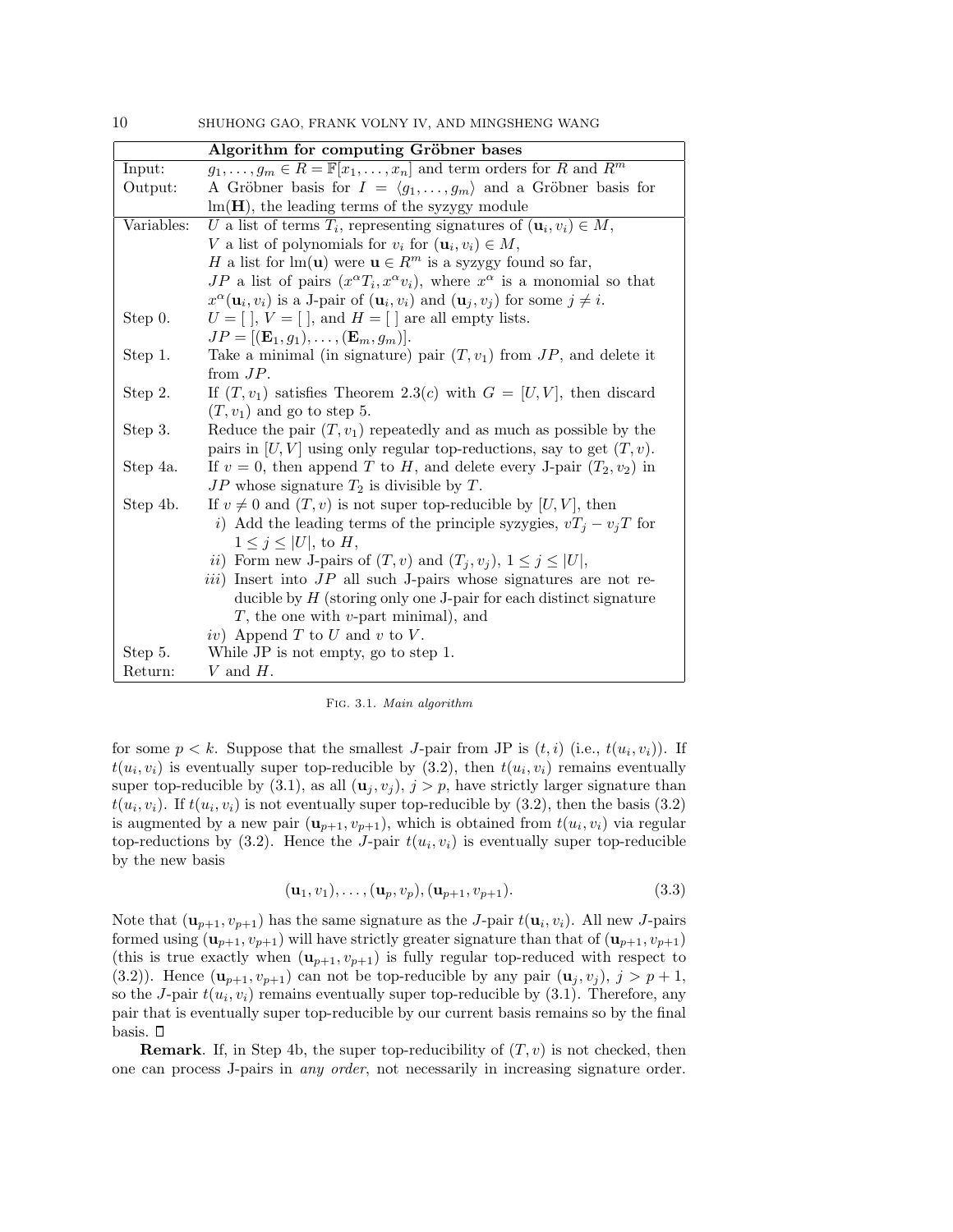The correctness of the algorithm follows directly from Theorem 2.3.

**Finite termination.** Our algorithm allows arbitrary term orders  $\prec_1$  on R and and  $\prec_2$  on  $R^m$ . However, it is not clear when it has finite termination. We left this as an open problem in the original version. Later, Huang [14] proved the following nice result.

THEOREM 3.2 (Huang  $[14]$ ). The algorithm in Figure 3.1 terminates in finitely many steps if and only if the term orders  $\prec_1$  on R and  $\prec_2$  on R<sup>m</sup> are compatible, which means that  $x^{\alpha} \prec_1 x^{\beta}$  if and only if  $x^{\alpha} \mathbf{E}_i \prec_2 x^{\beta} \mathbf{E}_i$  for all  $1 \leq i \leq m$ .

For more details, the interested reader is referred to Huang's paper. Also, we would like to mention that the proofs of finite termination in Hashemi and Ars [13] and Arri and Perry [1] have flaws. In [13], the proof of Proposition 4.1 assumes that the each time a new polynomial is added to the current Gröbner basis, the ideal generated by its leading terms strictly increases (just like Buchburger's algorithm). This is not true in general, as a polynomial may be reducible by the current Gröbner basis in the sense of Buchburger's algorithm but such a reduction may not preserve signature hence not allowed in F5 algorithm.

In [1], they claim finite termination for any term orders  $\prec_1$  on R and  $\prec_2$  on R<sup>m</sup>. That is not correct by Huang's result. Assuming that the two orders are compatible, their proof of Proposition 14 is still flawed. More precisely, they assumed that if an R-module N of  $R \times R^m$  is generated by a set of elements of the form

$$
(x^{\alpha_j}, x^{\beta_j}E_{i_j}), \quad j=1,2,\ldots,
$$

then, for every element  $(v, \mathbf{u}) \in N$ , the element  $(\text{lm}(v), \text{lm}(\mathbf{u}))$  is divisible by one of the generators, that is, there is a monomial  $t \in R$  and some j so that

$$
(\text{lm}(v), \text{lm}(\mathbf{u}) = t\left(x^{\alpha_j}, x^{\beta_j} E_{i_j}\right).
$$

This is not true in general. Here's a counterexample. Let  $R = \mathbb{F}[x, y]$  under lex with  $x > y$  and  $R^2$  under POT order with  $E_1 = (1,0) > E_2 = (0,1)$ . Consider the  $R$ -submodule  $N$  generated by

$$
(x, E_1), (x, E_2), (y, E_2).
$$

Then  $(y, E_1) = (x, E_1) - (x, E_2) + (y, E_2) \in N$ , but  $(y, E_1)$  is not divisible by any of the three generators.

Gröbner bases for the syzygy module. Our algorithm as presented in Figure 3.1 only calculates the leading terms of the syzygy module. While one has the option of modifying the algorithm to compute syzygies instead of leading terms of syzygies, there is a more efficient way. Suppose that the algorithm terminates with lists  $U, V$ and  $H$ , then we can compute a minimal Gröbner basis for the syzygy module as follows. The *m* pairs  $(\mathbf{E}_i, g_i)$ ,  $1 \leq i \leq m$ , are already in *M*. Among these pairs, we need to perform regular top-reductions until no one is regular top-reducible by any others. Then we have  $m$  pairs

$$
(\mathbf{u}_1, v_1), \dots, (\mathbf{u}_m, v_m) \in M
$$

whose signatures are  $\mathbf{E}_1, \ldots, \mathbf{E}_m$ , respectively, and none of them is regular topreducible by others in the list. Now order the signatures in  $U \setminus {\bf{E}_1, \ldots, E_m}$  in increasing order, say

$$
T_{m+1},\ldots,T_{\ell}.
$$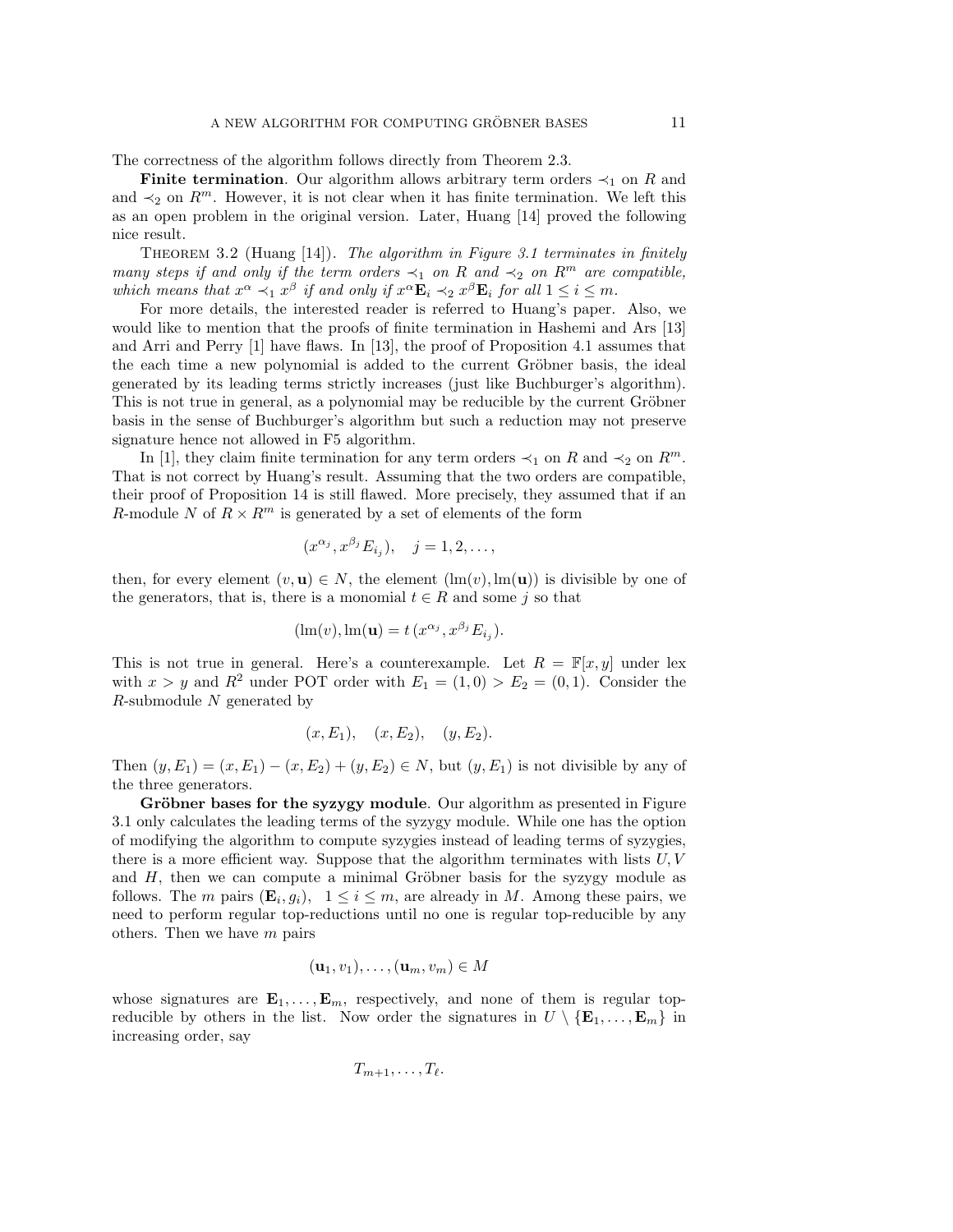For i from  $m + 1$  to  $\ell$ , find  $j < i$  and a monomial t so that  $T_i = t \operatorname{lm}(\mathbf{u}_j)$  and  $t \operatorname{lm}(v_j)$ is minimal, and perform regular top-reductions of  $t(\mathbf{u}_i, v_i)$  by

$$
(\mathbf{u}_1,v_1),\ldots,(\mathbf{u}_m,v_m),\ldots,(\mathbf{u}_{i-1},v_{i-1}),
$$

until it is not regular top-reducible. Denote the resulted pair by  $(\mathbf{u}_i, v_i)$  and proceed to the next i. By the end of this loop, we get  $\ell$  pairs

$$
(\mathbf{u}_1, v_1), (\mathbf{u}_2, v_2), \dots, (\mathbf{u}_m, v_m), \dots, (\mathbf{u}_\ell, v_\ell)
$$
\n
$$
(3.4)
$$

in  $M$ , whose signatures are exactly those in  $U$ .

To get a Gröbner basis for the syzygy module, just do the following. For each term T in H, we recover the **u** such that  $\mathbf{u}\mathbf{g}^t = 0$  and  $\text{Im}(\mathbf{u}) = T$ . Find a pair  $(\mathbf{u}_i, v_i)$ ,  $1 \leq i \leq \ell$ , so that  $T = t \operatorname{lm}(\mathbf{u}_i)$  and  $t \operatorname{lm}(v_i)$  is minimal. Then perform regular topreductions of  $t(\mathbf{u}_i, v_i)$  by (3.4) until the *v*-part is zero and the **u**-part is a syzygy with leading term equal to  $T$ . If  $T$  comes from a trivial syzygy, then no reductions are required. All these syzygies form a minimal Gröbner basis for the  $(g_1, \ldots, g_m)$ -syzygy module with respect to ordering  $\prec_2$ .

This algorithm takes advantage of the signatures already computed in  $U$  and  $H$ , thus saving time that would be used in processing J-pairs and reducing J-pairs that are eventually super top-reducible.

**Term Orders.** Now we discuss choices of term orders. We use  $\prec_1$  to represent a term ordering on R and  $\prec_2$  to represent a term ordering on  $R^m$ . While computing Gröbner bases for both  $\langle g_1, \ldots, g_m \rangle$  and H, one should set  $\prec_1$  and  $\prec_2$  to the appropriate term orderings for the Gröbner bases desired. Often, however, the Gröbner basis for  $H$  is not needed. Then we only need the leading terms of  $H$  to speed up the computation of  $\langle g_1, \ldots, g_m \rangle$ . In this case, we have tremendous freedom in the choice of  $\prec_2$ .

There are many ways that we can construct a term ordering on  $R^m$ . We consider four extreme cases below. Let  $\prec$  be some term order on R. We extend  $\prec$  to  $R^m$  as follows.

- (POT) The first is called position over term ordering (POT). We say that  $x^{\alpha} \mathbf{E}_i \prec$  $x^{\beta}$ **E**<sub>j</sub> if  $i < j$  or  $i = j$  and  $x^{\alpha} \prec x^{\beta}$ .
- (TOP) The second is the term over position ordering (TOP). We say that  $x^{\alpha} \mathbf{E}_i \prec$  $x^{\beta}$ **E**<sub>j</sub> if  $x^{\alpha} \prec x^{\beta}$  or  $x^{\alpha} = x^{\beta}$  and  $i < j$ .
	- (g1) Next is the g-weighted degree followed by TOP. We say that  $x^{\alpha} \mathbf{E}_i \prec x^{\beta} \mathbf{E}_j$  if  $\deg(x^{\alpha}g_i) < \deg(x^{\beta}g_j)$  or  $\deg(x^{\alpha}g_i) = \deg(x^{\beta}g_j)$  and  $x^{\alpha}E_i \prec_{top} x^{\beta}E_j$ , where deg is for total degree.
	- (g2) Finally, we have g-weighted  $\prec$  followed by POT. We say that  $x^{\alpha} \mathbf{E}_i \prec x^{\beta} \mathbf{E}_j$ if  $\text{Im}(x^{\alpha}g_i) \prec \text{Im}(x^{\beta}g_j)$  or  $\text{Im}(x^{\alpha}g_i) = \text{Im}(x^{\beta}g_j)$  and  $x^{\alpha} \mathbf{E}_i \prec_{pot} x^{\beta} \mathbf{E}_j$ .

These signature orders are compatible with the order in  $R$ , hence our algorithm has finite termination by Huang's result [14]. We remark that, under the POT order, our new algorithm closely corresponds to the G2V algorithm presented in [12]. The reason being that this new algorithm always first picks J-pairs with signatures containing  $\mathbf{E}_1$ , then those with  $\mathbf{E}_2$ , etc. This means that it computes Gröbner bases for  $\langle g_1 \rangle$ ,  $\langle g_1, g_2 \rangle$ , ...,  $\langle g_1, g_2, \ldots, g_m \rangle$ , just like G2V and F5. The only difference is that the intermediate bases may not be reduced and non-leading terms are not reduced as in the computing of normal forms.

Another remark is that our algorithm under the g1 order roughly corresponds to the behavior of the F4 and XL algorithms [5]. In the XL algorithm, one performs row reductions on a matrix whose rows correspond to all polynomials  $x^{\alpha}g_i$ ,  $1 \leq i \leq m$ ,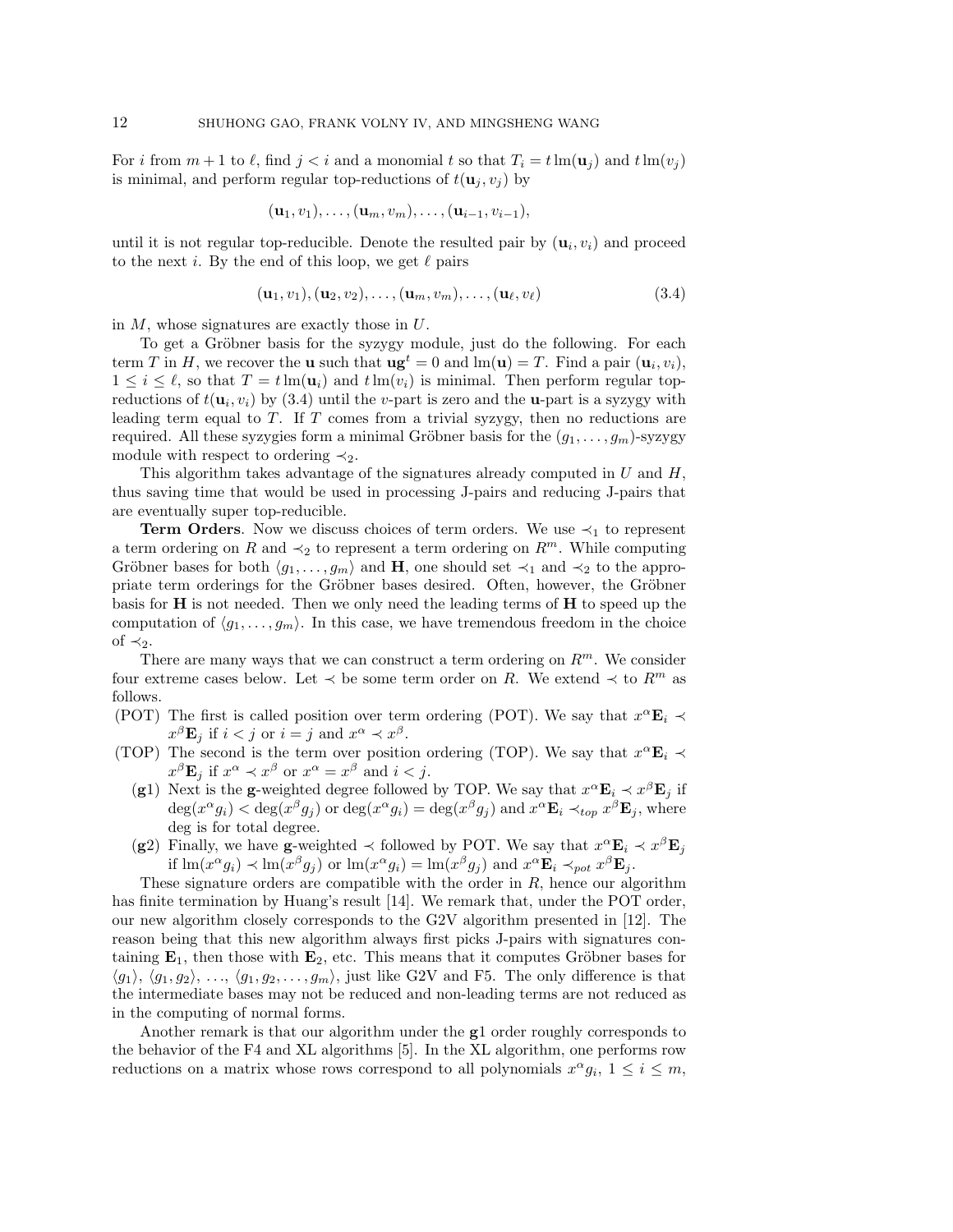| Test Case $(\#generators)$ | F5      | F5C     | G2V    |  |
|----------------------------|---------|---------|--------|--|
| Katsura $5(22)$            | 1.48    | 0.93    | 0.36   |  |
| Katsura $6(41)$            | 2.79    | 2.34    | 0.37   |  |
| Katsura7 (74)              | 30.27   | 22.76   | 4.64   |  |
| Katsura $8(143)$           | 290.97  | 177.74  | 29.88  |  |
| Schrans-Troost (128)       | 1180.08 | 299.65  | 21.34  |  |
| F633 (76)                  | 30.93   | 29.87   | 2.06   |  |
| Cyclic <sub>6</sub> $(99)$ | 28.44   | 22.06   | 5.65   |  |
| Cyclic7 $(443)$            | 4591.20 | 2284.05 | 732.33 |  |
| TABLE 3.1                  |         |         |        |  |

Runtimes in seconds comparing F5, F5C and G2V (GVW under POT ordering) for various test cases in Singular 3110 on an Intel Core 2 Quad 2.66 GHz. This table is reproduced from [12].

| Test Case         | F5   | F5C  | G2V  | POT | <b>TOP</b> | $_{\rm g1}$ | g2  |
|-------------------|------|------|------|-----|------------|-------------|-----|
| Katsura $5(22)$   | 79   | 66   | 64   | 67  | 64         | 64          | 39  |
| Katsura $6(41)$   | 103  | 77   | 69   | 73  | 97         | 97          | 55  |
| Katsura $7(74)$   | 280  | 218  | 216  | 224 | 189        | 189         | 101 |
| Katsura $8(143)$  | 691  | 492  | 439  | 448 | 368        | 368         | 191 |
| Schrans-T $(128)$ | 1379 | 813  | 461  | 398 | 208        | 208         | 220 |
| F633(76)          | 420  | 362  | 288  | 164 | 237        | 225         | 150 |
| Cyclic 6<br>(99)  | 451  | 338  | 411  | 163 | 1209       | 1209        | 216 |
| Cyclic 7<br>(443) | 3905 | 2581 | 3108 | 785 | 9322       | 9322        | 974 |
| TABLE 3.2         |      |      |      |     |            |             |     |

Counts of the J-pairs or S-polynomials processed by F5, F5C (as in [7]), G2V (as in [12]), and GVW under POT, TOP, g1 and g2 orders

with total degree of  $x^{\alpha}g_i$  smaller than some bound. Our algorithm basically works with only some of those rows that correspond to J-signatures. So our algorithm needs much less storage.

Performance Comparison. For ease of exposition, we refer to our algorithm as GVW. We implemented GVW in C++ so that  $\langle g_1, \ldots, g_m \rangle$  is computed in one-shot, that is, non-incrementally. Because our  $C++$  implementation is vastly different than our  $F5/C$  and G2V implementations, we did not compare timings as we did in [12] (see Table 3.1, reproduced here<sup>1</sup> for comparison purposes). Instead, table 3.2 lists the counts of J-pairs or S-polynomials processed by each algorithm. Within Table 3.2, we distinguish between the G2V (as in [12], without theorem  $2.3(c)$ ) and GVW under the POT order. But as mentioned earlier, GVW under POT is nearly the G2V algorithm except for the interreduction between increments and theorem  $2.3(c)$ .

Just as in [12], various benchmark examples (from [7]) were run for comparison. We collected data from each example under each term ordering for comparison. Table 3.4 list the runtimes in seconds of GVW for each of the four term orderings. In examining the timings, we find that  $g2$  seems to be a clear winner among the four term orders.

A more computer independent measure would be a count of J-pairs processed and the number of extraneous generators produced. Table 3.2 lists the total number of J-pairs processed for each term ordering. It's analogous to counting the number

 $1$ with permission from ACM.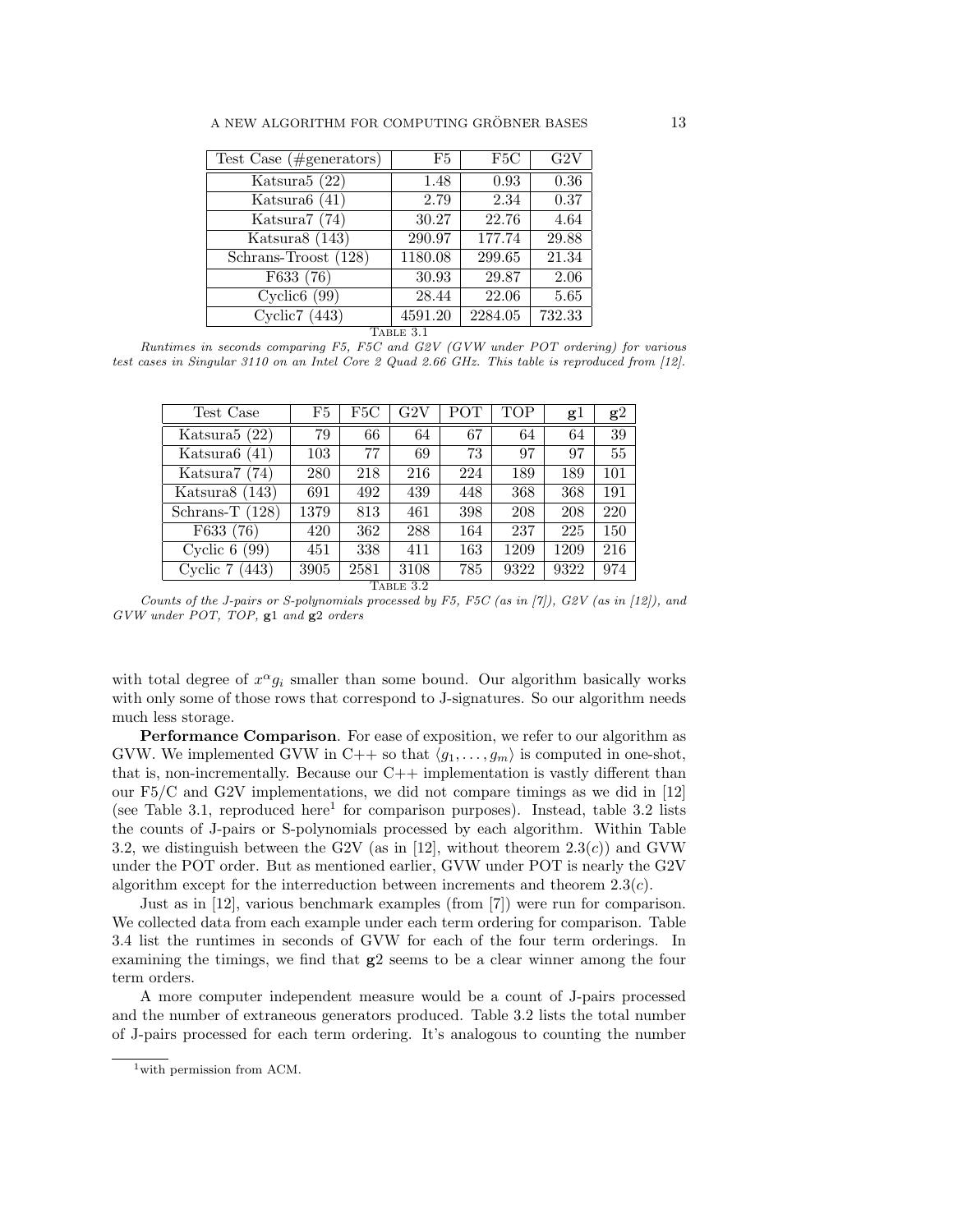| Test Case $(\# \text{ gen})$       | POT/G2V   | TOP | gl | g2 |
|------------------------------------|-----------|-----|----|----|
| Katsura5 (22)                      |           |     |    |    |
| Katsura $6(41)$                    |           |     |    |    |
| Katsura7 (74)                      |           |     |    |    |
| Katsura8 $(143)$                   |           |     |    |    |
| Schrans-Troost (128)               |           |     |    |    |
| F633 (76)                          |           |     |    |    |
| Cyclic $6(99)$                     |           |     |    |    |
| $\overline{\text{Cyclic}}$ 7 (443) |           |     |    |    |
|                                    | TABLE 3.3 |     |    |    |

A count of the super top-reductions (all discarded)

of S-polynomials processed in F5 or Buchberger's algorithm. As with the timings, g2 seems to be the most efficient. We remark that in [12], it was observed that G2V and F5 performed very similarly in terms of J-pairs/S-polynomials processed. Therefore, GVW under the  $g2$  order with theorem 2.3(c) tends to process fewer Jpairs/S-polynomials.

Table 3.5 lists the sizes of the Gröbner bases produced by GVW with each term ordering. These are the Gröbner bases produced by the algorithm before any interreduction occurs to produce a reduced Gröbner basis. We believe this measure to be significant since fewer extraneous generators means quicker reductions. Again, we see that g2 produces less redundancy than the other orderings. In fact, the parenthetical values of each table shows the size of a minimal Gröbner basis for the ideal  $\langle g_1, \ldots, g_m \rangle$ . Table 3.5 shows that GVW under POT is producing Gröbner bases that are close to minimal. Finally, we mention that as presented in table 3.3, there were no super top-reductions for the examples considered.

One might make the observation that in [12] (or Table 3.1), G2V outperformed F5 and F5C by runtimes of 2 to 10 times<sup>2</sup>, while with the present algorithm, GVW under the g2 ordering outperforms G2V (GVW under the POT ordering) by another factor of 2 to 10 times. This comparison shows that if GVW under g2 were implemented comparably to  $F5$  or  $F5C$ , it would compute Gröbner bases around 4 to 20 times faster.

4. Algorithm for Quotient Rings and Modules. Quotient Rings. Let  $\mathbb F$ be any field and  $R = \mathbb{F}[x_1, \ldots, x_n]$  be a polynomial ring. Let J be an ideal of R with Gröbner basis  $G = \{f_1, \ldots, f_k\}$ . Suppose I is an ideal of  $R/J$  generated by  ${g_1, \ldots, g_m}$  where each  $g_i$  is already in normal form with respect to G. We wish to compute a Gröbner basis for  $I = \langle g_1, \ldots, g_m \rangle$ , and the  $(g_1, \ldots, g_m)$ -syzygy module.

We represent polynomials in  $R/J$  in normal form modulo G. This means that, for any  $q \in R$ , we have

$$
g \equiv \sum_{i=1}^{\ell} c_i x^{\alpha_i} \pmod{G}
$$
 (4.1)

where no term  $x^{\alpha_i}$  is divisible by any leading term of G. This expression can be

<sup>2</sup>We mention that while F5 and F5C require homogeneous input polynomials, G2V and GVW do not. In all the tables presented throughout, including table 3.1, G2V and GVW were also given the same homogeneous input polynomials as F5 and F5C. In retrospect, it may have been more fair to G2V and GVW to remove the homogenizing variable from the input polynomials.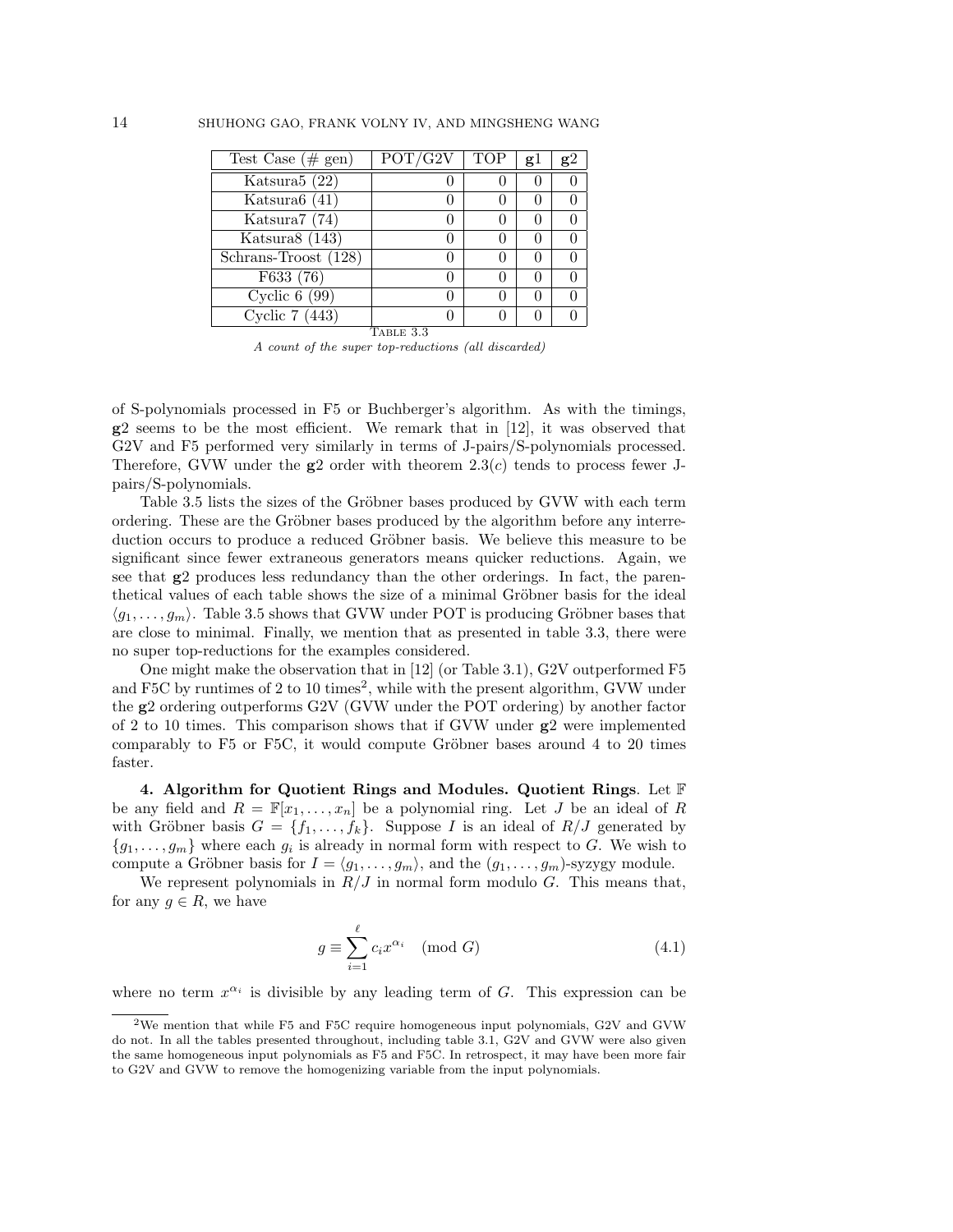| Test Case $(\# \text{ gen})$             | POT/G2V   | <b>TOP</b> | gl     | g2   |
|------------------------------------------|-----------|------------|--------|------|
| Katsura $5(22)$                          | 0.00      | 0.00       | 0.00   | 0.01 |
| Katsura $6(41)$                          | 0.02      | 0.04       | 0.04   | 0.04 |
| Katsura7 (74)                            | 0.46      | 0.36       | 0.36   | 0.34 |
| Katsura $8(143)$                         | 4.20      | 2.97       | 2.99   | 2.82 |
| $\overline{\text{Schrans-Troost}}$ (128) | 1.54      | 3.72       | 3.75   | 3.94 |
| $\overline{\text{F633}}$ (76)            | 0.07      | 0.43       | 0.36   | 0.06 |
| Cyclic $6(99)$                           | 0.04      | 0.66       | 0.64   | 0.07 |
| Cyclic 7 (443)                           | 5.40      | 253.75     | 252.02 | 7.49 |
|                                          | TABLE 3.4 |            |        |      |

Runtimes in seconds using our  $C++$  implementation on an Intel Core 2 Quad 2.66 GHz processor

| Test Case $(\# \text{ gen})$      | POT/G2V | <b>TOP</b> | g1   | g2  |
|-----------------------------------|---------|------------|------|-----|
| Katsura $5(22)$                   | 67      | 64         | 64   | 27  |
| Katsura $6(41)$                   | 73      | 91         | 91   | 44  |
| Katsura7 (74)                     | 224     | 175        | 175  | 80  |
| Katsura $8(143)$                  | 448     | 343        | 343  | 151 |
| Schrans-Troost (128)              | 398     | 133        | 133  | 134 |
| F633 (76)                         | 135     | 184        | 170  | 106 |
| $\overline{\text{Cyclic}}$ 6 (99) | 155     | 1189       | 1189 | 188 |
| Cyclic 7 $(443)$                  | 749     | 9237       | 9237 | 846 |
| TABLE 3.5                         |         |            |      |     |

Sizes of Gröbner bases before any interreduction for different term orders

obtained from g by long division via G. When  $g \in R$  is viewed as a polynomial in  $R/J$ , the leading term of g is the maximal  $x^{\alpha_i}$  that appears in the normal form (4.1) of g. So the leading term of  $g \in R/J$  is never divisible by any leading term of G.

We begin by defining a Gröbner basis for an ideal  $I \subset R/J$ . We say that a generating set  $\{g_1, \ldots, g_m\} \subset R/J$  is a Gröbner basis for  $I = \langle g_1, \ldots, g_m \rangle$  in  $R/J$  if for any  $h \in I$ , the leading monomial of h is divisible by the leading monomial of one of the generators, that is

$$
\operatorname{lm}(g_i) | \operatorname{lm}(h)
$$
 for some  $1 \leq i \leq m$ .

In other words, if  $\{g_1, \ldots, g_m\}$  is a Gröbner basis for  $I \subset R/J$  and  $\{f_1, \ldots, f_k\}$ is a Gröbner basis for  $J \subset R$ , then  $\{g_1, \ldots, g_m, f_1, \ldots, f_k\}$  is a Gröbner basis for  $\langle g_1, \ldots, g_m, f_1, \ldots, f_k \rangle \subset R$ .

The syzygy module for  $\mathbf{g} = (g_1, \ldots, g_m) \in (R/J)^m$  is defined as

$$
\mathbf{H} = \{ (u_1, \dots, u_m) \in (R/J)^m : u_1 g_1 + \dots + u_m g_m = 0 \text{ in } R/J \}.
$$

If viewed in the original ring R, every  $(g_1, \ldots, g_m)$ -syzygy in  $(R/J)^m$  can be extended to an  $(g_1, \ldots, g_m, f_1, \ldots, f_k)$ -syzygy in  $R^{m+k}$ , which may vary depending on how  $u_1g_1 + \cdots + u_mg_m$  is reduced to 0 by G. In our computation, we only need to store the leading term of  $(u_1, \ldots, u_m) \in \mathbf{H}$  where no terms in the  $u_i$ 's are divisible by the leading terms of G.

Figure 4.1 describes a slight modification to the GVW algorithm that produces a Gröbner basis for  $\langle g_1, \ldots, g_m \rangle \subset R/J$  and a Gröbner basis for the leading terms of the syzygy module  $H$ , which can be used to calculate an actual Gröbner basis for  $H$ .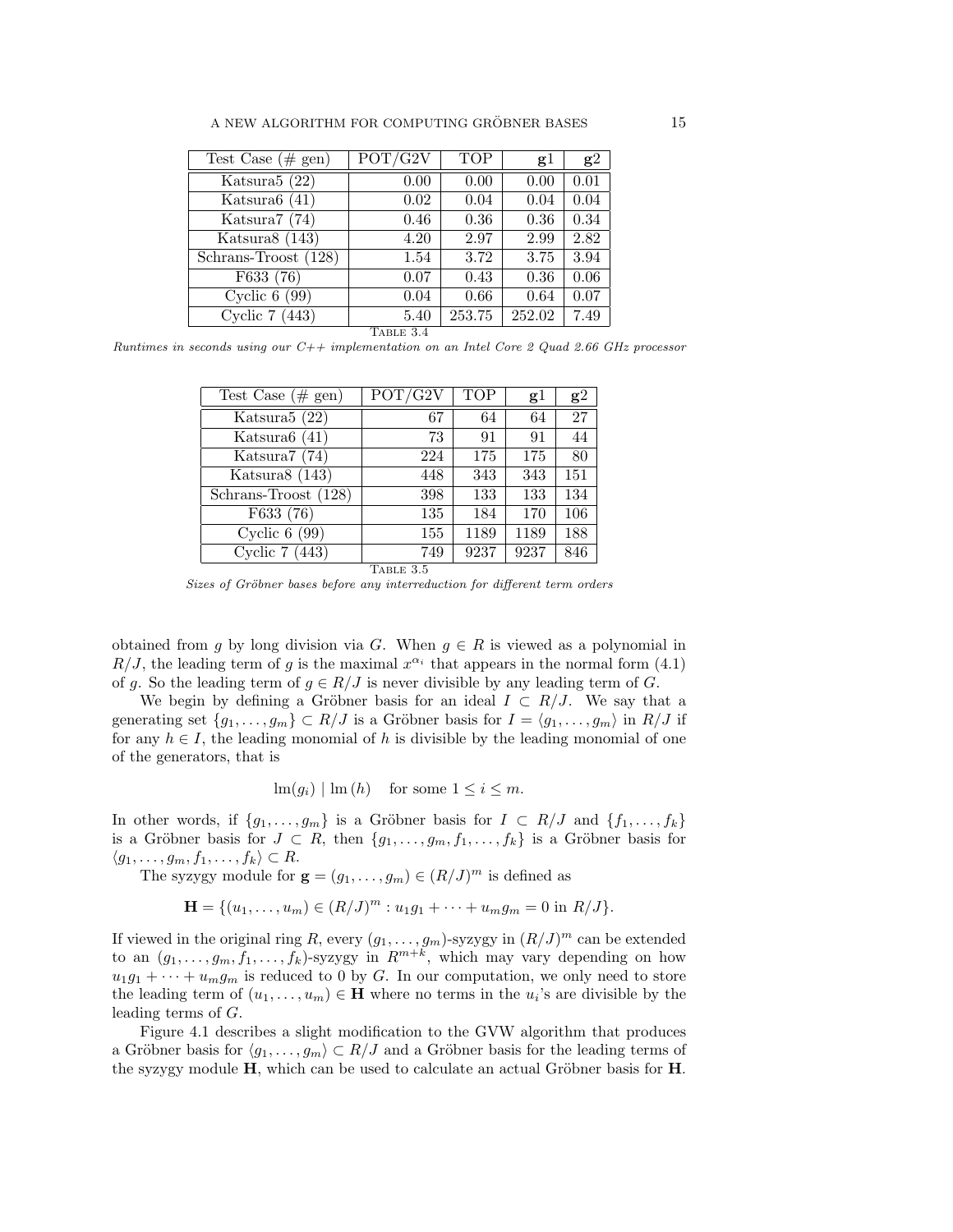| Test Case $(\# \text{ gen})$             | POT/G2V   | <b>TOP</b> | g1      | g2    |
|------------------------------------------|-----------|------------|---------|-------|
| Katsura $5(22)$                          | 5.16      | 4.92       | 4.95    | 4.62  |
| Katsura $6(41)$                          | 5.73      | 6.44       | 6.45    | 5.41  |
| Katsura7 (74)                            | 14.48     | 13.72      | 13.70   | 8.34  |
| Katsura $8(143)$                         | 53.17     | 45.56      | 46.14   | 22.94 |
| $\overline{\text{Schrans-Troost}}$ (128) | 55.75     | 17.84      | 17.84   | 18.89 |
| F633 (76)                                | 7.91      | 10.09      | 8.89    | 6.05  |
| $\overline{\text{Cyclic}}$ 6 (99)        | 5.88      | 26.55      | 26.86   | 6.06  |
| Cyclic 7 $(443)$                         | 43.36     | 2772.00    | 2764.00 | 42.06 |
|                                          | TABLE 3.6 |            |         |       |

Maximal amount of memory used (MiB) for different term orders

This version of GVW can be used to compute Gröbner bases incrementally, each time adding  $m$  polynomials. For example, to compute a Gröbner basis for an ideal  $I = \langle g_1, \ldots, g_t \rangle \subset R$ , one can first compute a Gröbner basis G for  $J = \langle g_1, \ldots, g_k \rangle \subset R$ where  $k < t$ . Then compute a Gröbner basis  $G_1$  for  $\langle g_{k+1}, \ldots, g_t \rangle$  in the quotient ring R/J. Then  $G \cup G_1$  is a Gröbner basis for I. And in the process, G is used in the reduction of many polynomials (e.g., the v part of every J-pair). By interpreting any polynomial in  $R/J$  as having already been reduced to normal form modulo  $G$ , we keep the number of terms in each polynomial to a minimum, thus reducing computational and storage requirements. Also, as the choice for  $k$  and  $m$  are arbitrary, one can design an algorithm that can compute Gröbner bases in one-shot, incrementally, or some hybrid of the two. This provides a flexible strategy for computing Gröbner bases for large systems of polynomials.

Calculating reduced Gröbner bases at intermediate steps is another advantage to running the algorithm in this mode. The biggest performance difference (after part  $(c)$  of theorem 2.3) between G2V and GVW under POT is that G2V is able to calculate a reduced Gröbner basis between each iteration. In fact, this is the advantage provided by F5C [7]. Our quotient ring version of GVW is able to do the same. For this reason, whenever an elimination order is used on  $R^m$ , this quotient ring version should improve performance.

**Modules.** Let **F** be a field and  $R = \mathbb{F}[x_1, \ldots, x_n]$  be a polynomial ring. Let  $\mathbf{g}_1, \ldots, \mathbf{g}_m$  be elements in  $R^s$ . We define an R-linear operator  $T: R^m \to R^s$ , uniquely determined by  $\mathbf{g}_1, \ldots, \mathbf{g}_m$ , given by

$$
(f_1,\ldots,f_m)\longmapsto (f_1,\ldots,f_m)\left[\begin{array}{c}\mathbf{g}_1\\\mathbf{g}_2\\\vdots\\\mathbf{g}_m\end{array}\right].
$$

We wish to determine the image space and kernel of  $T$ . Note that the image is the R-submodule I generated by  $\{g_1, \ldots, g_m\}$  in  $R^s$  while the kernel of T corresponds to the  $(\mathbf{g}_1, \ldots, \mathbf{g}_m)$ -syzygy module **H** in  $R^m$ .

We fix term orders  $\prec_1$  on  $R^s$  and  $\prec_2$  on  $R^m$ , and let  $\mathbf{u} = (f_1, \ldots, f_m) \in R^m$  and  $\mathbf{v} = T(\mathbf{u}) \in R^s$ . We redefine M as an R-submodule of  $R^m \times R^s$  so that

$$
M = \{(\mathbf{u}, \mathbf{v}) \in R^m \times R^s : T(\mathbf{u}) = \mathbf{v}\}.
$$

We continue to use  $\mathbf{E}_i$ ,  $1 \leq i \leq m$  as the  $i^{th}$  unit vector in  $R^m$ , but to avoid confusion we use  $\mathbf{F}_j$ ,  $1 \leq j \leq s$  as the  $j^{th}$  unit vector in  $R^s$ . And now, the R-module M is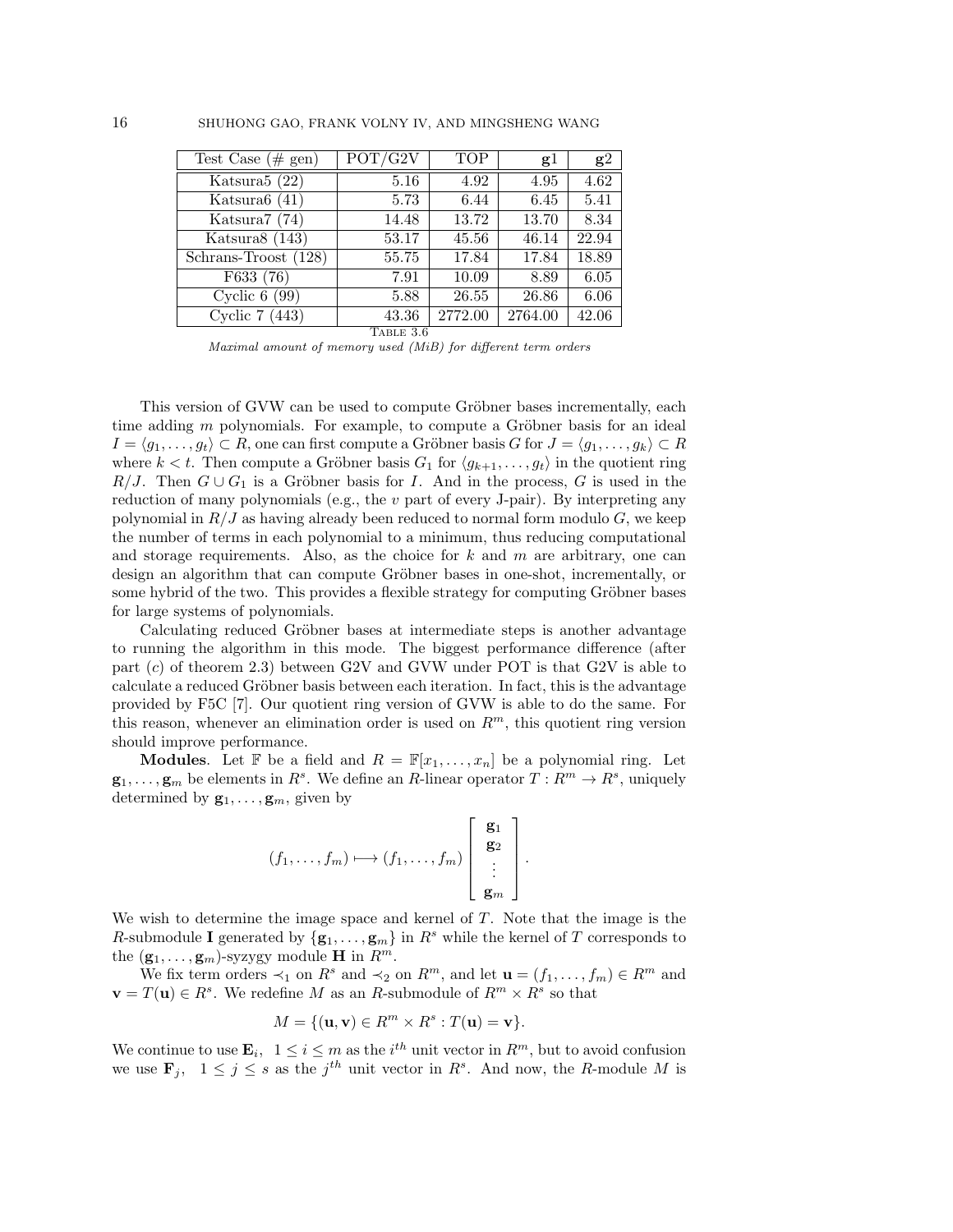|            | Algorithm for computing Gröbner bases in quotient rings                                                              |
|------------|----------------------------------------------------------------------------------------------------------------------|
| Input:     | $G = \{f_1, \ldots, f_k\}$ a Gröbner basis for an ideal $J \subset R$ , $g_1, \ldots, g_m$                           |
|            | polynomials in R in normal form modulo $G$ , and term orders for $R$                                                 |
|            | and $R^m$ .                                                                                                          |
| Output:    | A Gröbner basis for $\langle g_1, \ldots, g_m \rangle \in R/J$ and a Gröbner basis for                               |
|            | $lm(H)$ , the leading terms of the syzygy module.                                                                    |
| Variables: | U a list of terms $T_i$ , representing signatures of $(\mathbf{u}_i, v_i) \in M$ .                                   |
|            | V a list of polynomials $v_i$ for $(\mathbf{u}_i, v_i) \in M$ ,                                                      |
|            | H a list of lm( <b>u</b> ) where $\mathbf{u} \in R^m$ is a syzygy found so far,                                      |
|            | JP a list of pairs $(x^{\alpha}T_i, x^{\alpha}v_i)$ , where $x^{\alpha}$ is a monomial so that                       |
|            | $x^{\alpha}(\mathbf{u}_i, v_i)$ is a J-pair of $(\mathbf{u}_i, v_i)$ and $(\mathbf{u}_j, v_j)$ for some $j \neq i$ . |
| Step 0.    | $U = [0, , 0]$ with length k, and $V = [f_1, , f_k],$                                                                |
|            | $JP = [(\mathbf{E}_1, g_1) \dots, (\mathbf{E}_m, g_m)]$ and $H = [$ , the empty list.                                |
| Step 1.    | Take a minimal (in signature) pair $(T, v_1)$ from $JP$ , and delete it                                              |
|            | from $JP$ .                                                                                                          |
| Step 2.    | If $(T, v_1)$ satisfies theorem 2.3(c) with $G = [U, V]$ (comparisons                                                |
|            | with respect to normal forms by $G$ ), then discard $(T, v_1)$ and go to                                             |
|            | step 5.                                                                                                              |
| Step 3.    | Reduce the pair $(T, v_1)$ repeatedly and as much as possible by the                                                 |
|            | pairs in $[U, V]$ using only regular top-reductions, say to get $(T, v)$ .                                           |
| Step 4a.   | If $v = 0$ , then append T to H, and delete every J-pair $(T_2, v_2)$ in                                             |
|            | $JP$ whose signature $T_2$ is divisible by T.                                                                        |
| Step 4b.   | If $v \neq 0$ and $(T, v)$ is not super top-reducible by $[U, V]$ , then                                             |
|            | <i>i</i> ) Add the leading terms of the principle syzygies, $vT_j - v_jT$ for                                        |
|            | $1 \leq j \leq  U $ , to H,                                                                                          |
|            | <i>ii</i> ) form new J-pairs of $(T, v)$ and $(T_j, v_j)$ , $1 \leq j \leq  U $ ,                                    |
|            | $iii)$ insert into $JP$ all such J-pairs whose signatures are not re-                                                |
|            | ducible by $H$ (storing only one J-pair for each distinct signature                                                  |
|            | $T$ , the one with $v$ -part minimal), and                                                                           |
|            | iv) append $T$ to $U$ and $v$ to $V$ ,                                                                               |
| Step 5.    | While JP is not empty, go to step 1.                                                                                 |
| Return:    | V and $H$ .                                                                                                          |

Fig. 4.1. Algorithm for quotient rings

generated by

$$
(\mathbf{E}_1,\mathbf{g}_1),(\mathbf{E}_2,\mathbf{g}_2),\ldots,(\mathbf{E}_m,\mathbf{g}_m).
$$

By now it should be clear that the GVW algorithm is a special case of this situation where  $s = 1$  and is immediately applicable. The only differences that arise in this general case are in dealing with the leading monomials of the v part. Suppose  $(\mathbf{u}_1, \mathbf{v}_1)$  and  $(\mathbf{u}_2, \mathbf{v}_2)$  are two pairs in  $R^m \times R^s$ , with  $x^{\alpha} \mathbf{F}_j = \text{Im}(\mathbf{v}_1)$  and  $x^{\beta} \mathbf{F}_k =$ lm(**v**<sub>2</sub>). We consider (**u**<sub>2</sub>, **v**<sub>2</sub>) as a candidate to top-reduce (**u**<sub>1</sub>, **v**<sub>1</sub>) only if  $j = k$ . Also, we only calculate the J-pair between  $(\mathbf{u}_1, \mathbf{v}_1)$  and  $(\mathbf{u}_2, \mathbf{v}_2)$  if  $j = k$ . In this case, assuming  $\mathbf{v}_1, \mathbf{v}_2 \neq 0$ , we have

$$
t = \text{lcm}(x^{\alpha}, x^{\beta}), \quad t_1 = \frac{t}{x^{\alpha}}, \quad t_2 = \frac{t}{x^{\beta}},
$$

and if  $t_i$ **u**<sub>i</sub> = max { $t_1$ **u**<sub>1</sub>,  $t_2$ **u**<sub>2</sub>}, then  $t_i$ **(u**<sub>i</sub>, **v**<sub>i</sub>) is a J-pair. Everything else proceeds as before.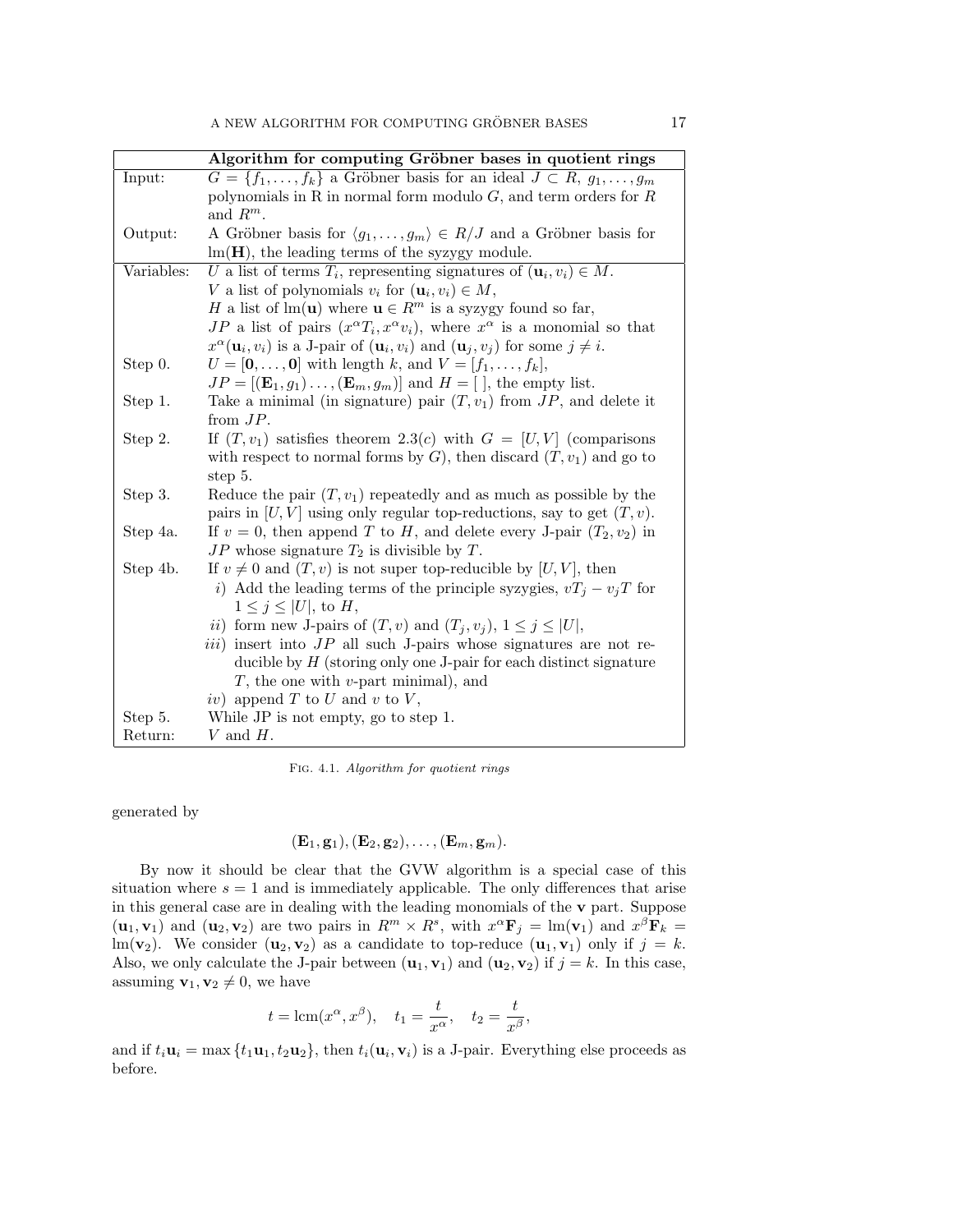## 18 SHUHONG GAO, FRANK VOLNY IV, AND MINGSHENG WANG

5. Conclusions and related recent works. We have presented a new algorithm for computing Gröbner bases for ideals and modules (including syzygy modules). In terms of simplicity, our algorithm is as simple as Buchberger's algorithm in the sense that we form J-pairs and perform reductions. We can detect useless J-pairs using syzygies and eventual super top-reducibility. Our algorithm is more flexible than F5 and our previous algorithm G2V  $[12]$  in that we allow a Gröbner basis to be computed incrementally, in one-shot, or a hybrid of the two. It is in this flexibility that we achieve an efficiency boost over G2V as some signature orderings perform better than others. Indeed, the g2 ordering performs better than others and is suggested for general implementation of Gröbner basis algorithms. Also, we believe that F4 style fast reductions are possible within the context of our algorithm, but the question remains as to how to implement it efficiently.

After our paper was submitted in October 2010, several related papers have appeared. Eder and Perry [8] provide a detailed comparison on F5, G2V and Arri's algorithm. As mentioned earlier, Huang [14] have completely characterized when our algorithm has finite termination, and his proof works also for our algorithm for quotient rings and general modules. Sun and Wang [19] generalized the GVW algorithm further and they allow J-pairs be processed in any order, not just in increasing signature orders, which will provide more flexibility in implementation. Huang [14] characterize Gröbner bases in terms of TRB and TRP pairs, while Arri and Perry  $[1]$  characterize Gröbner bases in terms of S-irreducible polynomials and S-primitive polynomials. TRB pairs are equivalent to S-irreducible polynomials, and TRP pairs are equivalent to S-primitive polynomials. We note that, in our language, that a pair  $(u, v)$  is a TRB pair if it is not regular top-reducible by any pair in the module M in (2.3), and a TRB pair is a TRP pair if it is not super top-reducible by another TRB pair whose signature is strictly smaller. To be able to check such a property for  $(u, v)$  by a current G, G must contain all TRP pairs whose signatures are smaller than  $lm(\mathbf{u})$ . The condition (c) of Theorem 2.3 is stated in Huang [14] as M-pair criterion in terms of TRP pairs and in Arri and Perry [1] as F5 Criterion in terms of S-primitive polynomials. Their algorithms must process J-pairs or S-polynomials in increasing signature order. If J-pairs are processed in increasing order, their algorithms are very similar to ours. We believe that our approach is much simpler, and as remarked after the proof of Theorem 3.1, our algorithm can be easily modified so that J-pairs can be processed in any order, not necessarily in increasing order.

## REFERENCES

- [1] A. ARRI AND J. PERRY, *The F5 criterion revised*, CoRR, arXiv:1012.3664v3 (2010).
- [2] B. Buchberger, Ein Algorithmus zum Auffinden der Basiselemente des Restklassenringes nach einem nulldimensionalen Polynomideal, PhD thesis, Leopold-Franzens University, 1965.
- [3] B. BUCHBERGER, A criterion for detecting unnecessary reductions in the construction of Gröbner bases, in EUROSAM '79: Proceedings of the International Symposiumon on Symbolic and Algebraic Computation, London, UK, 1979, Springer-Verlag, pp. 3–21.
- [4] B. BUCHBERGER, Gröbner-Bases: An Algorithmic Method in Polynomial Ideal Theory., Reidel Publishing Company, Dodrecht - Boston - Lancaster, 1985.
- [5] N. COURTOIS, E. KLIMOV, J. PATARIN, AND A. SHAMIR, *Efficient algorithms for solving overde*fined systems of multivariate polynomial equations, in In Advances in Cryptology, Eurocrypt'2000, LNCS 1807, Springer-Verlag, 2000, pp. 392–407.
- [6] J. Ding, J. Buchmann, M. S. E. Mohamed, W. S. A. E. Mohamed, and R.-P. Weinmann, MutantXL, in First International Conference on Symbolic Computation and Cryptography, Springer-Verlag, 2008.